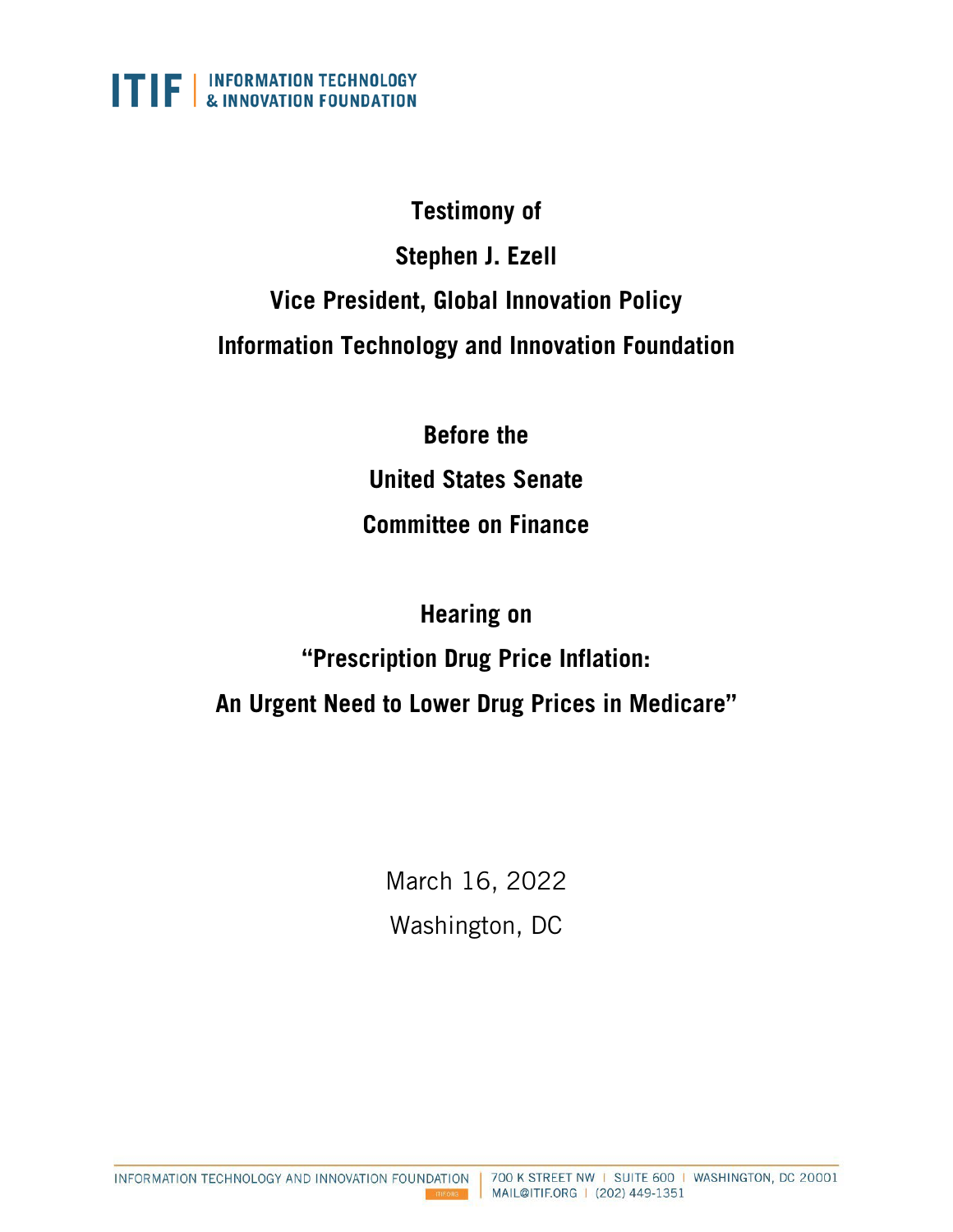## **CONTENTS**

| Drug Price Controls Undermine Nations' Biopharmaceutical Industry Competitiveness  19 |
|---------------------------------------------------------------------------------------|
|                                                                                       |
|                                                                                       |
|                                                                                       |
|                                                                                       |
|                                                                                       |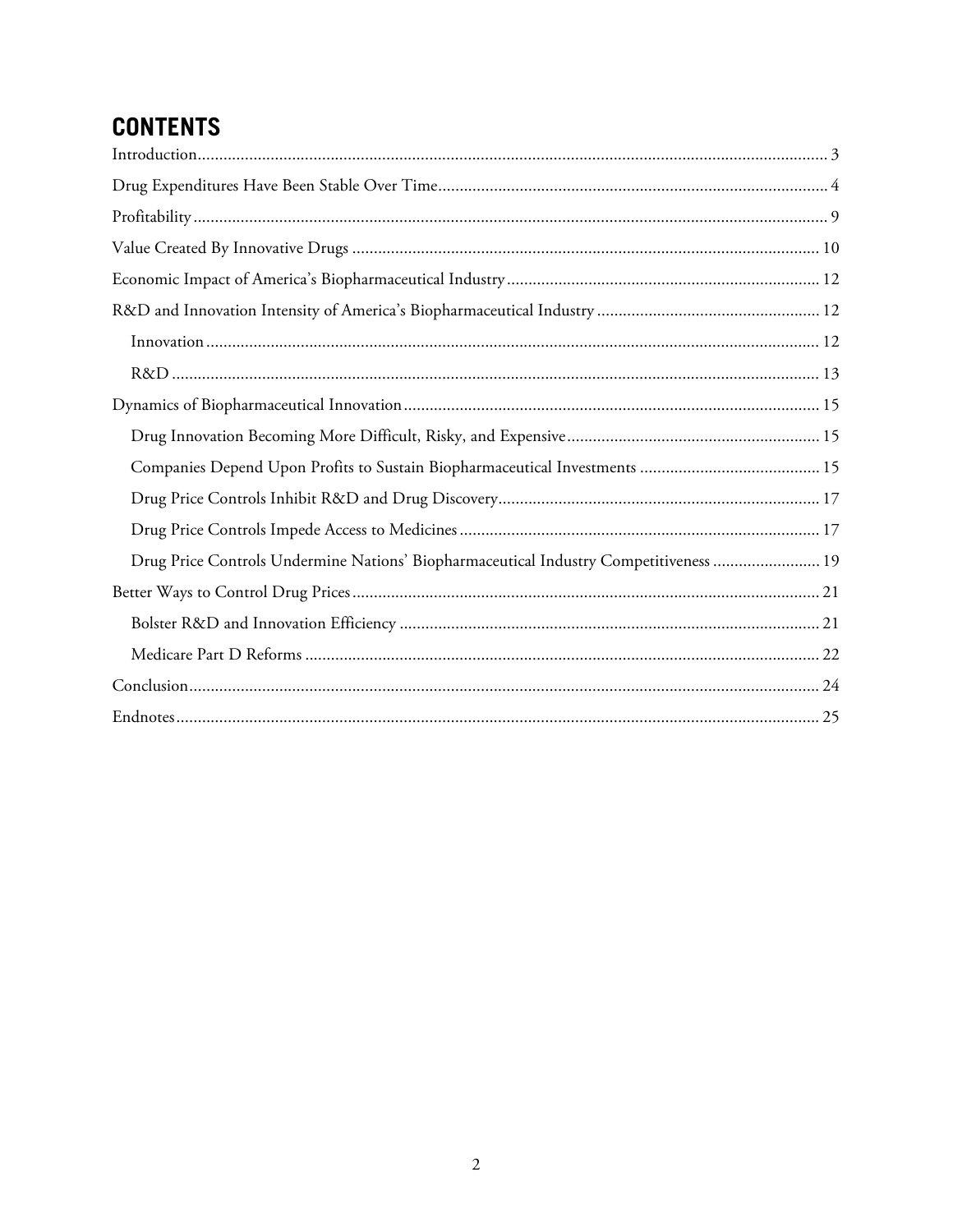### <span id="page-2-0"></span>**INTRODUCTION**

Chairman Wyden, Ranking Member Crapo, and members of the Senate Finance Committee; thank you for inviting me to share the views of the Information Technology and Innovation Foundation (ITIF) on the issue of the U.S. life-sciences innovation ecosystem and the relationship between drug prices and patient costs in the U.S. Medicare and broader healthcare system.

ITIF is an independent, nonpartisan research and educational institute focusing on the intersection of technological innovation and public policy. As the world's leading science and technology policy think tank, ITIF's mission is to formulate and promote policy solutions that accelerate innovation and boost productivity to spur growth, opportunity, and progress.

While there is a need to reform the Medicare Part D program—notably by capping out-of-pocket patient costs and reforming rebate policies—the reconstructive surgery of drug price controls envisioned in the Build Back Better Act (BBBA), the H.R. 3 legislation before it, or the prior administration's International Price Index (IPI) is not the ideal way to manage America's drug prices.

This testimony begins by contending that U.S. prescription drug expenditures have been broadly stable and consistent over time—and expected to continue to be so in the future—while broadly in line with those of international peers. It will show that prescription drug prices are, in fact, not a contributor to increased U.S. inflation rates and that, overall, consumer prescription drug expenditures have risen at a much lower rate than the increase in total healthcare expenditures since 2005.<sup>[1](#page-24-1)</sup> It will contend that to the extent policymakers wish to reform drug pricing challenges, they need to consider the costs that are introduced by all actors across the pharmaceutical supply chain and compare profits in all relevant sectors, where the drug industry has lower profits than most other healthcare subsectors. It will then examine the impact America's biopharmaceutical sector has on the U.S. economy and examine the significant value of the medicines and therapies the sector produces on Americans' quality, longevity, productivity, and the economic impacts thereof. It will contend that stringent drug price controls are not only unnecessary and unwarranted but actually quite damaging in a number of ways, including by inhibiting drug research and development (R&D), actually impeding patients' access to innovative medicines, and potentially undermining nations' biopharmaceutical competitiveness, as drug price controls have in other nations. It concludes with policy recommendations to better manage drug prices, including policy actions that could increase the R&D efficiency of America's biopharmaceutical innovation system and reforms to assist seniors at the pharmacy counter.

America is fortunate to be home to the world's leading biopharmaceutical industry: one that leads the world in R&D spending and the introduction of innovative, often breakthrough drugs that improve, extend, and save lives. That America has become the leader as a result in part of intentional and conscientious public policy choices over the past four decades to make it so: robust public and private R&D investments, investment incentives like the R&D tax credit, and strong technology transfer and commercialization systems. American policymakers should be proud of this industry and have as their foremost consideration policies that could further enhance its innovation and productivity potential, such as increased National Institutes of Health (NIH) R&D funding, expansion of public-private industrial R&D programs such as the National Institute for Innovation in Manufacturing Biopharmaceuticals (NIIMBL) that seek to enhance the cost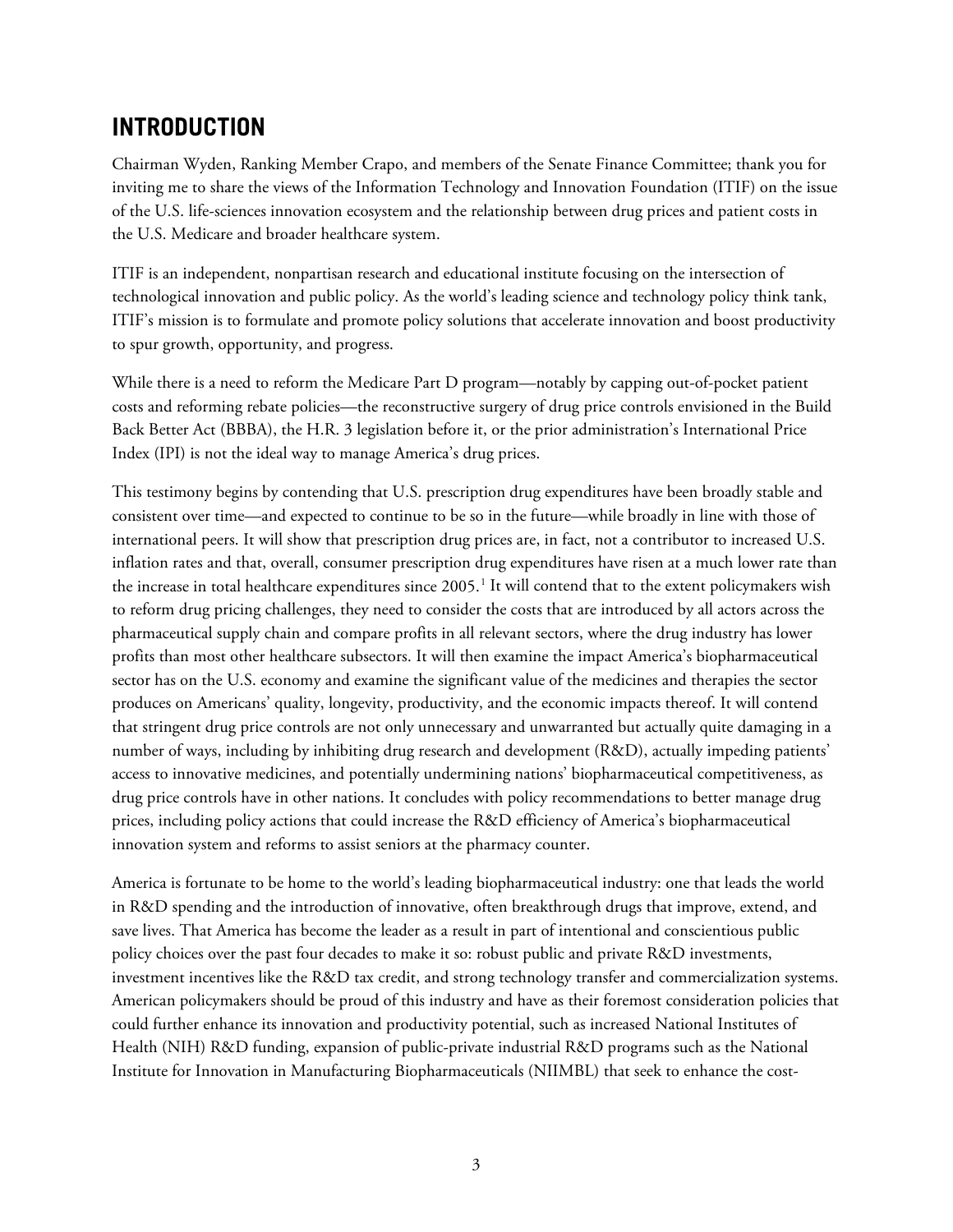effectiveness of drug discovery and manufacturing practices, and building up America's biomedical STEM (science, technology, engineering, and mathematics) talent pipeline.

On February 2, 2022, President Biden announced an aggressive, revitalized cancer moonshot that seeks to reduce the death rate from cancer by at least 50 percent over the next 25 years while improving the experience of people and their families living with and surviving cancer, thus trying to "end cancer as we know it today."[2](#page-24-2) While these are certainly laudable and needed aspirational goals, the last thing policymakers should be doing is introducing stringent drug price controls that would hinder investments needed to meet the challenge. $3$ Moreover, this is at a time when competitors, especially China, are seeking to overtake America's lead in the biopharmaceutical industry. [4](#page-24-4)

Policymakers should proceed very cautiously before drastically reforming a successful system that has enabled America to lead the world in biomedical innovation, to get innovative drugs to patients first, to support a vibrant and competitive domestic biopharmaceutical industry, and to do so while maintaining stable prescription drug expenditures (as a share of total healthcare expenditures) over time through a system that marries incentives for innovation and conditions for competition with pathways to introduce cheaper generic and biosimilar drugs.

### <span id="page-3-0"></span>**DRUG EXPENDITURES HAVE BEEN STABLE OVER TIME**

Critics contend that drugs have experienced "skyrocketing costs," are rapidly rising, and are a major contributor to U.S. inflation.<sup>[5](#page-24-5)</sup> However, the data suggests that, broadly, U.S. drug expenditures have been roughly stable over time.<sup>[6](#page-24-6)</sup> For instance, according to the Peterson Center on Healthcare and Kaiser Family Foundation, the percentage of total U.S. health care spending going toward retail prescription drugs was consistent from 2000 to 2017, at mostly under 10 percent, and even dipped slightly to 8 percent in 2020.<sup>7</sup> (See [Figure 1.](#page-3-1))



<span id="page-3-1"></span>**Figure 1: Percentage of total health spending going to retail prescription drugs, 2000–2020[8](#page-24-8)**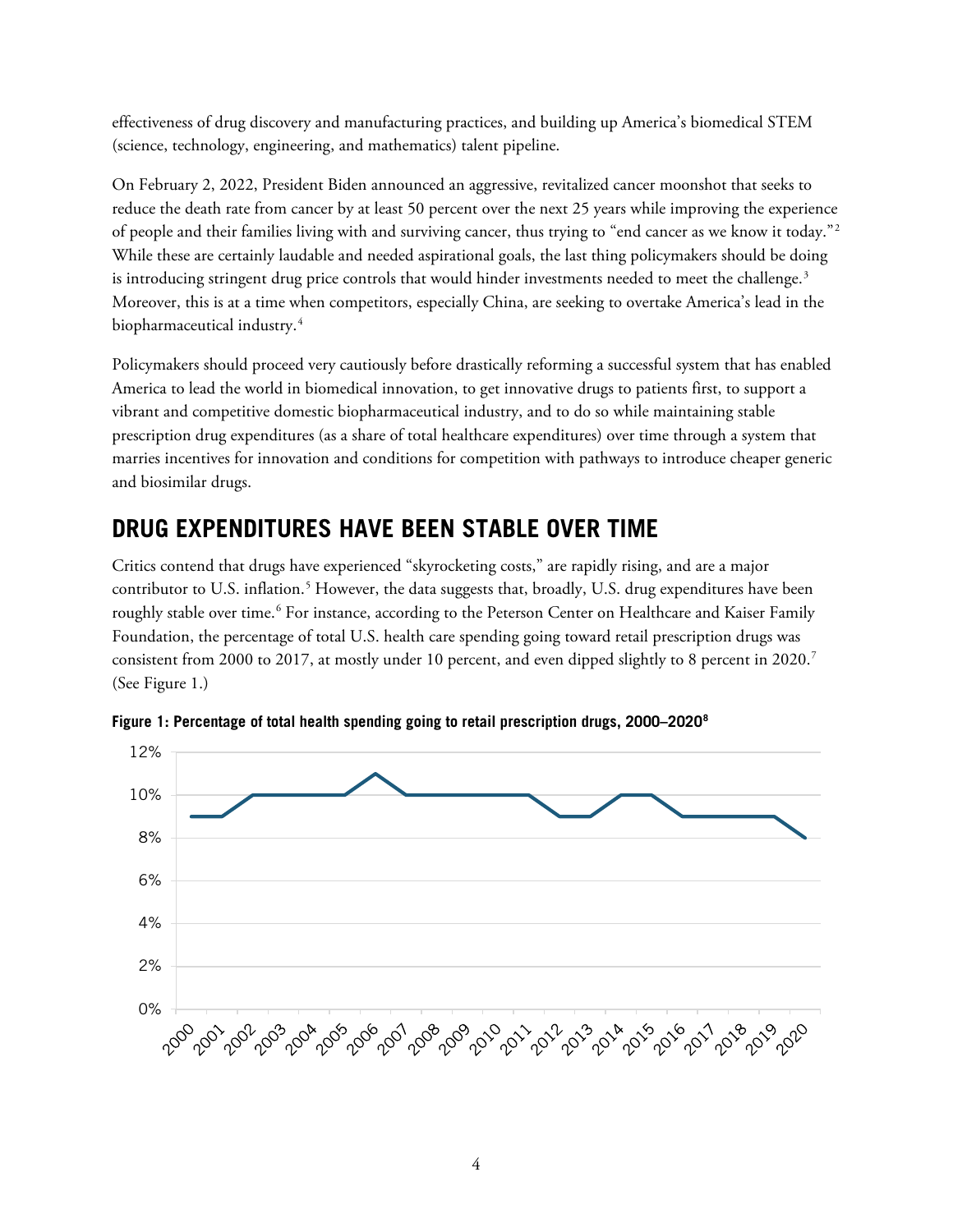Moreover, the prescription drug share of national health expenditures is expected to remain stable and consistent going forward—just as it has over the past two decades. In fact, in a 2020 report, research firm Altarum found that the share should remain roughly stable in the 9 percent range through most of this decade, with non-retail expenditures also roughly stable in the 4.5 to 4.9 percent range over that period. (See [Figure 2.](#page-4-0)) Prescription medicines account for approximately 14 percent (as of 2018, 13.7 percent) of total U.S. health care spending, with that overall share also looking to remain consistent throughout this decade.<sup>[9](#page-24-9)</sup>



<span id="page-4-0"></span>**Figure 2: Projected Prescription drug share of national health expenditures, 2018–202[810](#page-24-10)**

It should also be noted that America's expenditures on pharmaceuticals are well in-line with those of international peers. The Organization for Economic Cooperation and Development (OECD) provides internationally comparable data on OECD members' expenditures on pharmaceutical drugs as a percentage of their total health spending. For 2020, the United States stood right in line with peer nations, with its 12.6 percent of expenditures (as calculated by the OECD's methodology) just slightly more than Austria, France, Ireland, and Switzerland's [11](#page-24-11).9 percent and below Australia and Germany's 13.8 and 14.3 respectively.<sup>11</sup> Sweden's substantially lower share at 9.7 percent and Japan's reportedly higher share at 17.8 percent may well reflect population health peculiarities: Sweden having one of the world's more physically fit populations, Japan a more-elderly one that requires more prescriptions. But the broader point stands: on this indicator, as with many others, U.S. pharmaceutical spending as a share of national health spending is quite in-line with peer nations and far from out of balance. Moreover, for a roughly equivalent level of national investment, America's life-sciences system gives it so much more, including the ability to field the world's most competitive biopharma industry and lead the world producing innovative medicines and getting them to citizens first.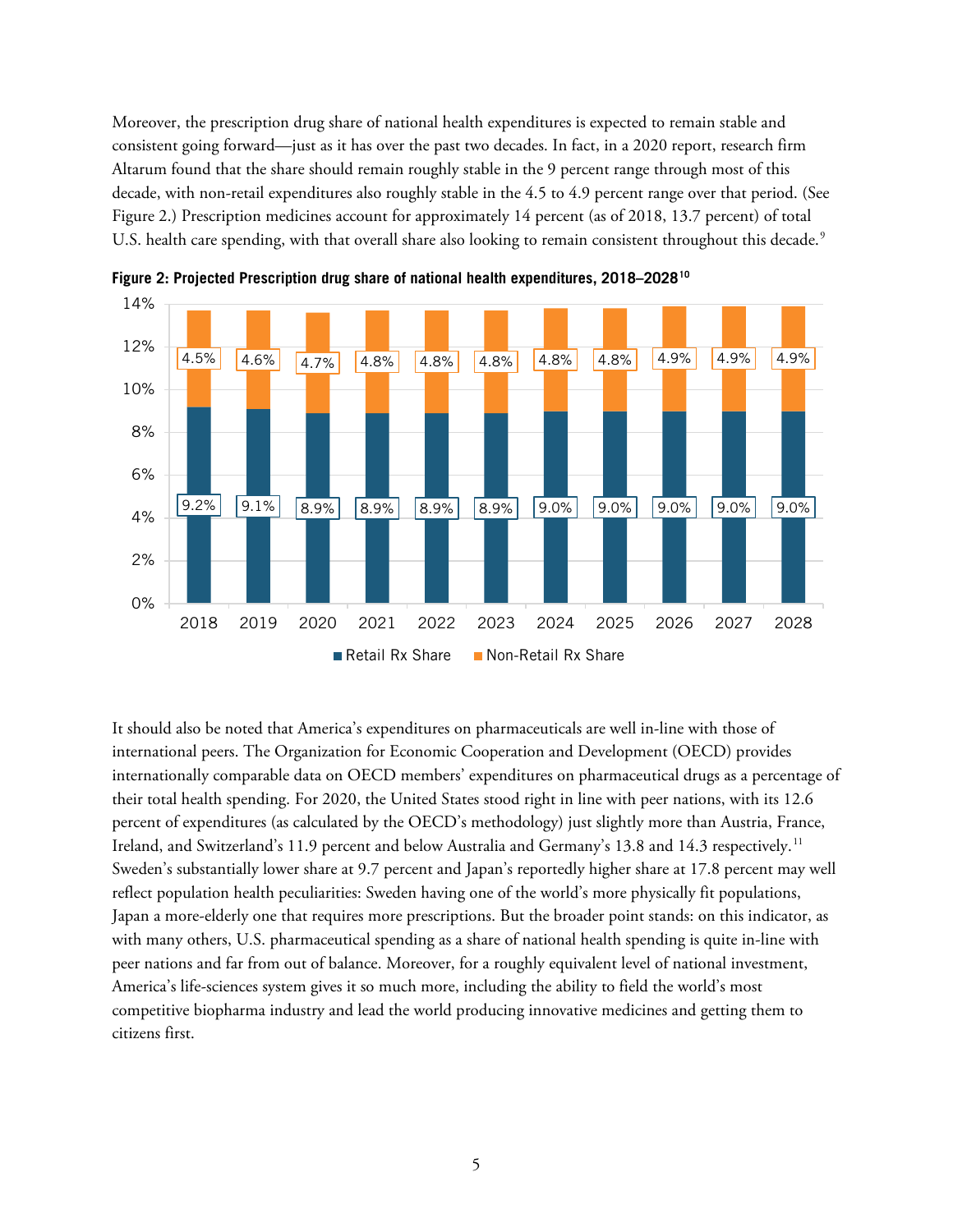

**Figure 3: Pharmaceutical spending as % total health spending, 2020 (or latest available year)[12](#page-24-12)**

Thus, both historical and international expenditure trends demonstrate that U.S. prescription drug spending cannot be termed "skyrocketing" or abnormally high. Drug expenditures have largely been stable, suggesting that the historical rate of increase in drug prices has not been excessive compared to other healthcare costs.

Moreover, prescription drugs are in no way a significant contributor to the increased inflation the United States is presently experiencing. In fact, over the past 12 months, prescription drug prices increased just 2.4 percent, well below the average consumer price index (CPI) increase of 8 percent and less than other parts of the U.S. healthcare system, such as health insurance, which experienced a 4.1 percent increase. (See [Figure 4.](#page-5-0))



<span id="page-5-0"></span>**Figure 4: Consumer price index by sector,12-month change ending in February 2022[13](#page-24-13)**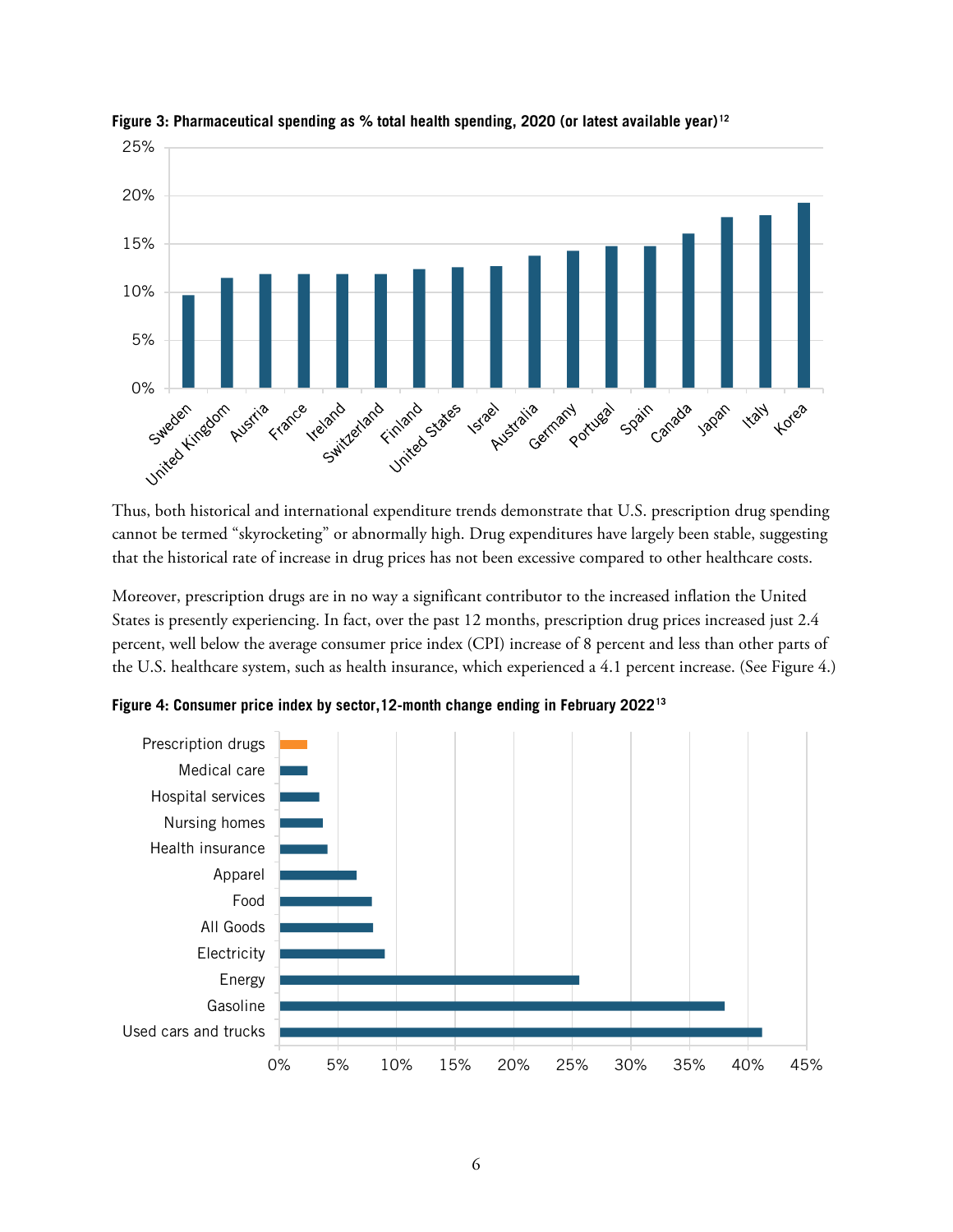Nor is this recent trend unique. In fact, as calculated by the U.S. Bureau of Labor Statistics, from 2005 to 2020, Americans' reported expenditures on health insurance increased by over 160 percent, and total healthcare expenditures increased 94 percent, while consumer expenditures on drugs actually fell by almost 9 percent. (See [Figure 5.](#page-6-0)) Of course, this does not necessarily mean overall drug expenditures fell because health insurance and hospitals also purchase drugs, but it does address consumers' out-of-pocket costs.



<span id="page-6-0"></span>**Figure 5: Percent change in consumers' reported healthcare expenditures, 2005–2020[14](#page-24-14)**

While drug expenditures have grown at moderate rates in recent years, an increasing share of those expenditures goes not to the manufacturer but to other actors in the supply chain. When payment is made for a prescription drug at the point of sale, only a portion of that payment accrues to the drug manufacturer. The rest accrues to non-manufacturer stakeholders in the supply chain—pharmacy benefit managers (PBMs), health plans, hospitals, the government, and pharmacies in the form of "rebates, discounts, fees, and other payments.<sup>[15](#page-24-15)</sup>

Over time, drug manufacturers have lost a growing share of drug expenditures to other members of the drug supply chain, such as PBMs, health plans, hospitals, the government, and pharmacies. Since 2013, the share of drug expenditures going to manufacturers has decreased by 13 percent. Thus, while total expenditures on brand drugs grew by \$268 billion between 2013 and 2020, only 31 percent of the increase accrued to the manufacturers, while 69 percent accrued to other stakeholders. By 2020—for the first time ever—over half of drug expenditures accrued to non-manufacturers. (See [Figure 6.](#page-7-0))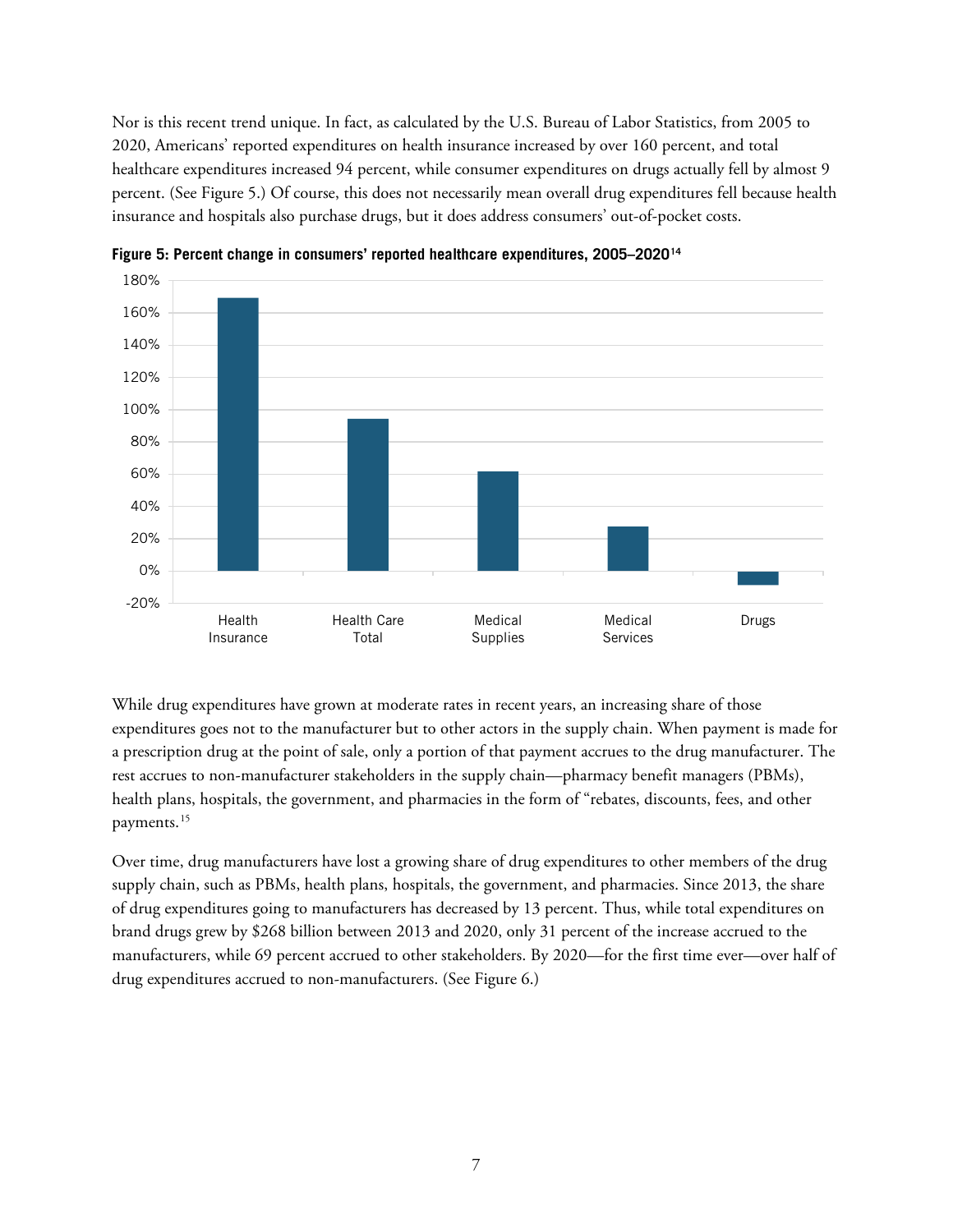

<span id="page-7-0"></span>**Figure 6: Total gross expenditures for brand medicines received by manufacturers and other stakeholders (2013–2020)[16](#page-24-16)**

Indeed, particular attention must be paid to the role played by rebates and discounts. Discussion of drug prices tends to focus on the annually announced increase in the list prices for prescription drugs. However, sales of prescription drugs are subject to substantial manufacturer rebates and discounts, leading to a considerable reduction in manufacturer earnings. Researchers at the University of Pittsburgh School of Pharmacy and Medicine estimate that while the average annual increase in the list price for prescription drugs between 2007 and 2018 was 9.1 percent, the net increase in drug prices after rebates was only 4.5 percent.<sup>[17](#page-24-17)</sup>

In recent years, as list prices have been growing at a slower pace, the volume of discounts and rebates has increased. For example, in 2020, list prices grew at an average rate of 4.4 percent, but net prices decreased by 2.9 percent. [18](#page-25-0) As the *Wall Street Journal*, citing data from the SSR Health Report, notes, "[A]verage U.S. list prices for prescription medicines rose in the past decade, but net prices after rebates and discounts—rose less sharply and have recently declined."<sup>[19](#page-25-1)</sup> (See Figure 7.) In fact, one study found that more than one-third of drug list prices were rebated back to pharmacy benefit managers and other entities in the supply chain. As that report describes, "Pharmaceutical spending estimates that omit rebates and discounts do not fully reflect the underlying competitive dynamics of the pharmaceutical sector and provide a misleading impression of drug spending."[20](#page-25-2)

**Figure 7: Change from a year earlier in U.S. prescription brand prices, 2009–2019**

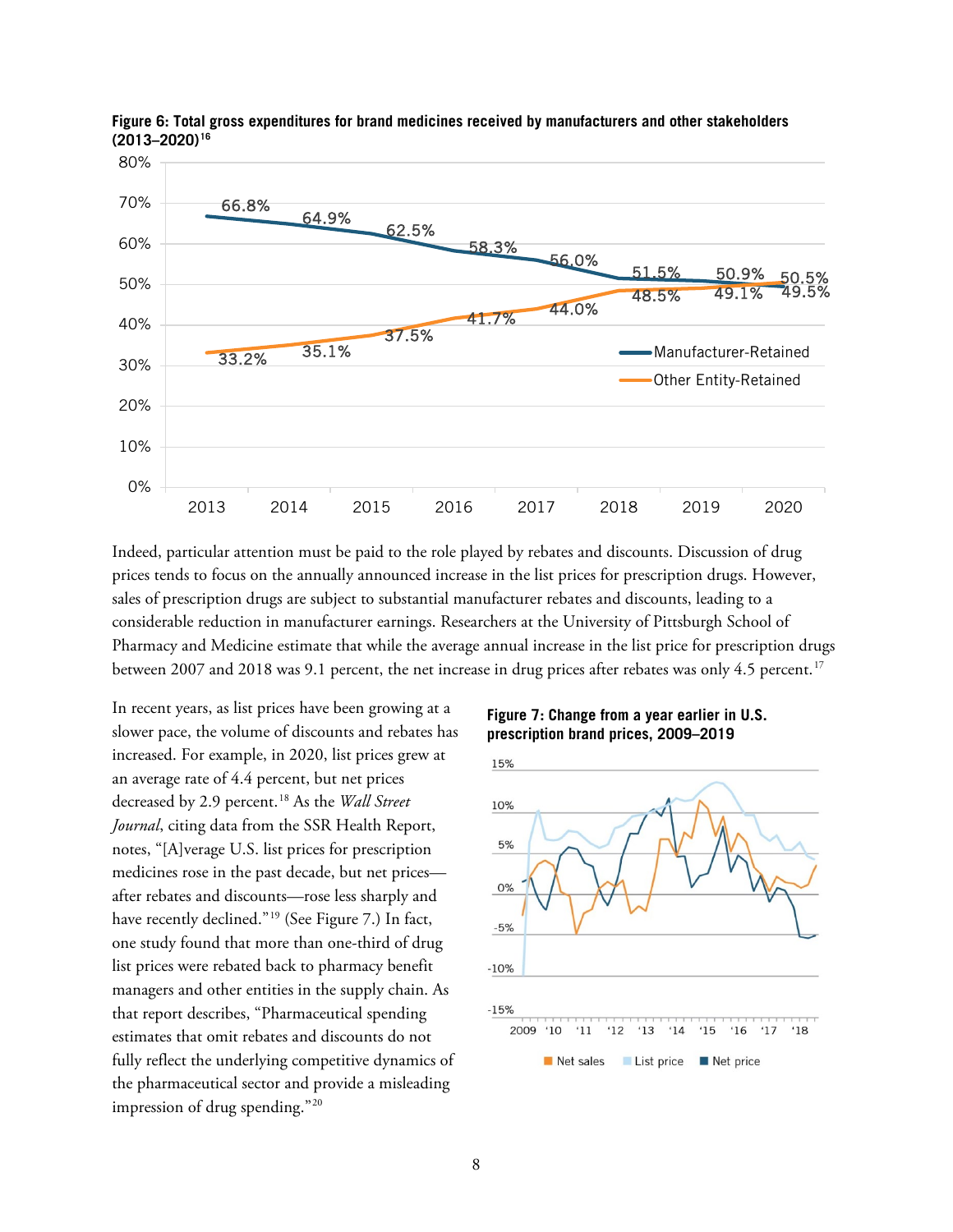Fees charged by intermediaries also subtract from drug manufacturer revenues. PBMs nearly quadrupled the fees they charge biopharmaceutical companies—such as administrative and service fees—between 2014 and 2016. Total fees charged to biopharmaceutical companies by these middlemen increased from \$1.5 billion in 2014 to \$2.6 billion in 2015, and then doubled to nearly \$5.6 billion in 2016. Along with rebates, these fees— which are typically based on the list price of a medicine—contribute to a system of misaligned incentives where middlemen make more money when the list prices of medicines increase.<sup>[21](#page-25-3)</sup>

Despite an increase in the share of negotiated rebates shared with health plan and employer clients, total PBM revenue increased between 2014 and 2016. That's in part due to the increasing administrative fees they charged biopharmaceutical companies. But PBMs aren't just charging biopharmaceutical companies more than ever before—they also brought in a record total of \$22.4 billion in revenue in 2016 by charging more to others in the supply chain, such as health plans and pharmacies.<sup>[22](#page-25-4)</sup>

### <span id="page-8-0"></span>**PROFITABILITY**

America's life-sciences innovation sectors are not enjoying consistently outsized returns, particularly when compared to other actors in America's healthcare system. For example, Deloitte's "2020 Global Life-sciences Outlook" report finds that drug intermediaries and retailers—notably pharmacies, wholesalers, and PBMs generally earned higher returns on investment over the years 2011 to 2017 than the biopharmaceutical and medical device manufacturers who are actually innovating new-to-the-world, life-saving or life-improving drugs and medical devices.<sup>[23](#page-25-5)</sup> By 2017, pharmacies and wholesalers continued to enjoy substantially higher returns on capital (RoC), while PBMs and health plans realized slightly larger returns than pharmaceuticals. (See [Figure 8.](#page-8-1)) In fact, the report found that of the U.S. healthcare sectors it studied, life-sciences manufacturers (pharmaceuticals and medical technology) actually experienced the largest drop in returns on capital (ROC), from 17 percent in 2011 to 11 percent in 2017.<sup>[24](#page-25-6)</sup> In other words, the often-made claim that drug prices are too high because of limited competition and excess profits does not hold up to the evidence.



<span id="page-8-1"></span>**Figure 8: Return on capital performance in health care sectors, 2017[25](#page-25-7)**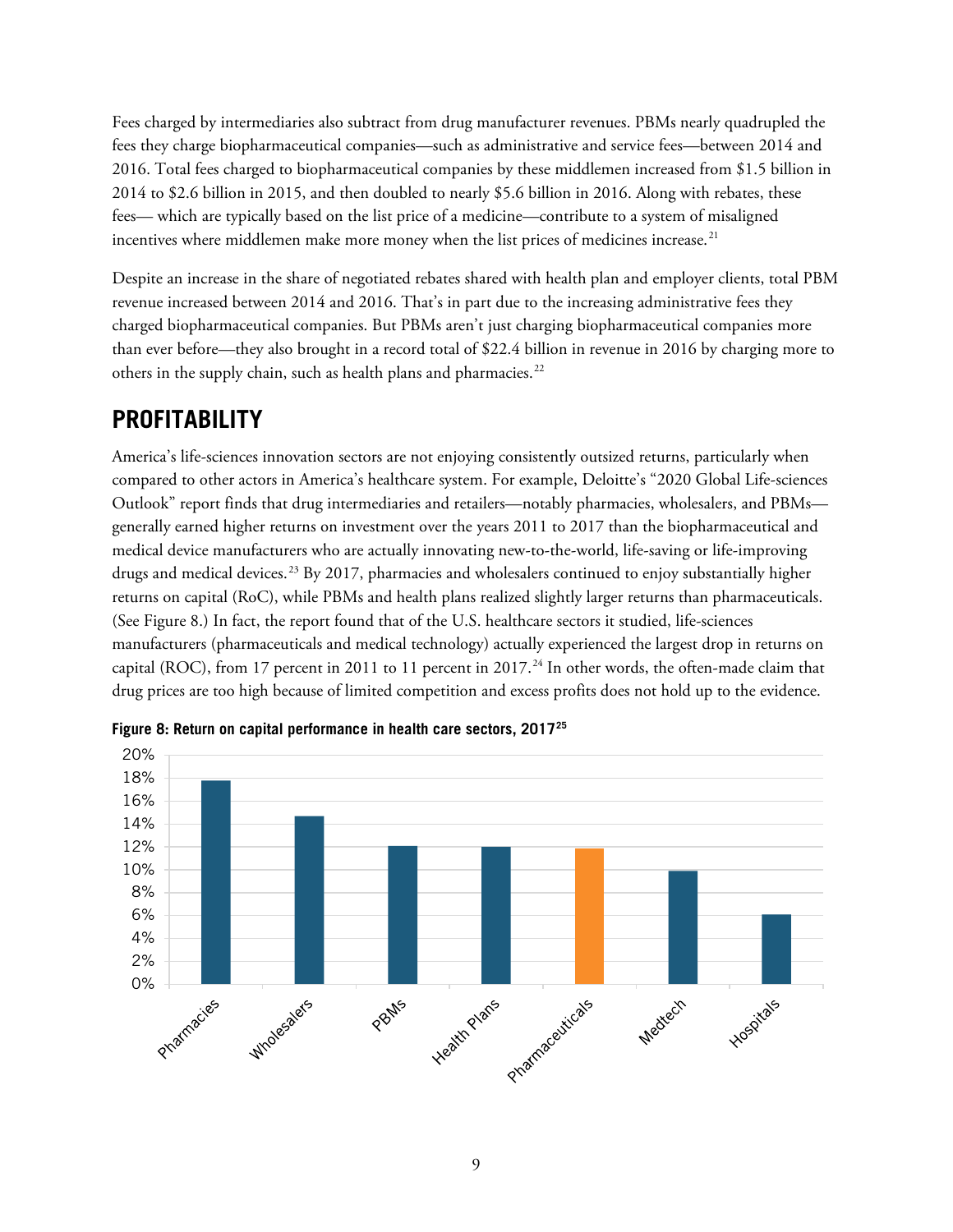Researchers at the University of Southern California have sought to estimate excess returns (the extent to which a firm's profits are higher than expected given the risk associated with their investments) for manufacturers and middlemen in the pharmaceutical supply chain. They found that the rate of return on investments of large firms in the pharmaceutical industry between 2013 and 2018 was just 1.7 percent once adjusted for the risk premium paid for capital and the more logical treatment of R&D expenditures as long-term investments rather than current costs.<sup>[26](#page-25-8)</sup> For comparison, the overall S&P 500 had an excess rate of return of more than double—3.6 percent—over this period.

In an article in the *International Journal of Health Economics and Management*, Sood et al., found that other players in the pharmaceutical supply chain realized higher excess returns. Specifically, for the period 2003 to 2018, they found that wholesalers earned excess returns of 8.1 percent and that insurers, PBMs, and retailers collectively earned excess returns of 5.9 percent. The authors did find that the cohort of biotechnology firms in their study realized the highest excess returns of any group, at 9.6 percent, though they note this was in part driven by several blockbuster drugs introduced from 2013-2015, notably new Hepatitis C drugs, and that by 2018 the sector's excess rate of return had fallen to under 9 percent. More importantly, however, the authors note that, "In contrast with middlemen, monopoly power in the pharmaceutical and biotech sectors—derived through the U.S. patent system—provides [an] incentive for innovation that might not happen otherwise."<sup>[27](#page-25-9)</sup> In other words, as the subsequent section elaborates, society enjoys high-value impacts in terms of quality, productivity, and longevity of life from the latter sector's returns. Sood et al. conclude by fairly noting that "policies that promote competition in all areas of the pharmaceutical supply chain are important avenues" for managing drug spending.

That said, even modestly higher returns for America's biotechnology or pharmaceutical sectors should not be cause for significant concern. As a former Congressional Office of Technology Assessment (OTA) study pointed out, "Pharmaceutical R&D is a risky investment; therefore, high financial returns are necessary to induce companies to invest in researching new chemical entities."[28](#page-25-10) Or, as Harvard University industrial organization economist Scherer writes, "Had the returns to pharmaceutical R&D investment not been attractive, it seems implausible that drugmakers would have expanded their R&D so much more rapidly than their industrial peers."[29](#page-25-11)

This is why price controls would be so damaging to the industry. As the OTA study found, "excess returns over R&D costs would be eliminated if the annual revenue per compound was reduced by 4.3 percent over the product's life." This is a similar finding to the OTA's finding that U.S. drug firms had an average profit rate of just 2 to 3 percentage points higher per year than the internal rate of return in control-group industries.<sup>[30](#page-25-12)</sup> In other words, efforts to drive down profits may yield only small price declines, as compared to generating significant R&D reductions, as a subsequent section further elaborates.<sup>[31](#page-25-13)</sup>

### <span id="page-9-0"></span>**VALUE CREATED BY INNOVATIVE DRUGS**

The reality is that America derives tremendous value from the 14 cents on every healthcare dollar it spends on prescription drugs. First, pharmaceutical innovation boosts longevity, productivity, and standards of living. Second, pharmaceutical treatments and therapies that can intervene earlier to prevent, effectively treat, or even cure diseases can save America's healthcare system from incurring considerable costs by helping keep patients out of hospitals and physicians' offices. For this reason, far from being viewed solely or even principally as a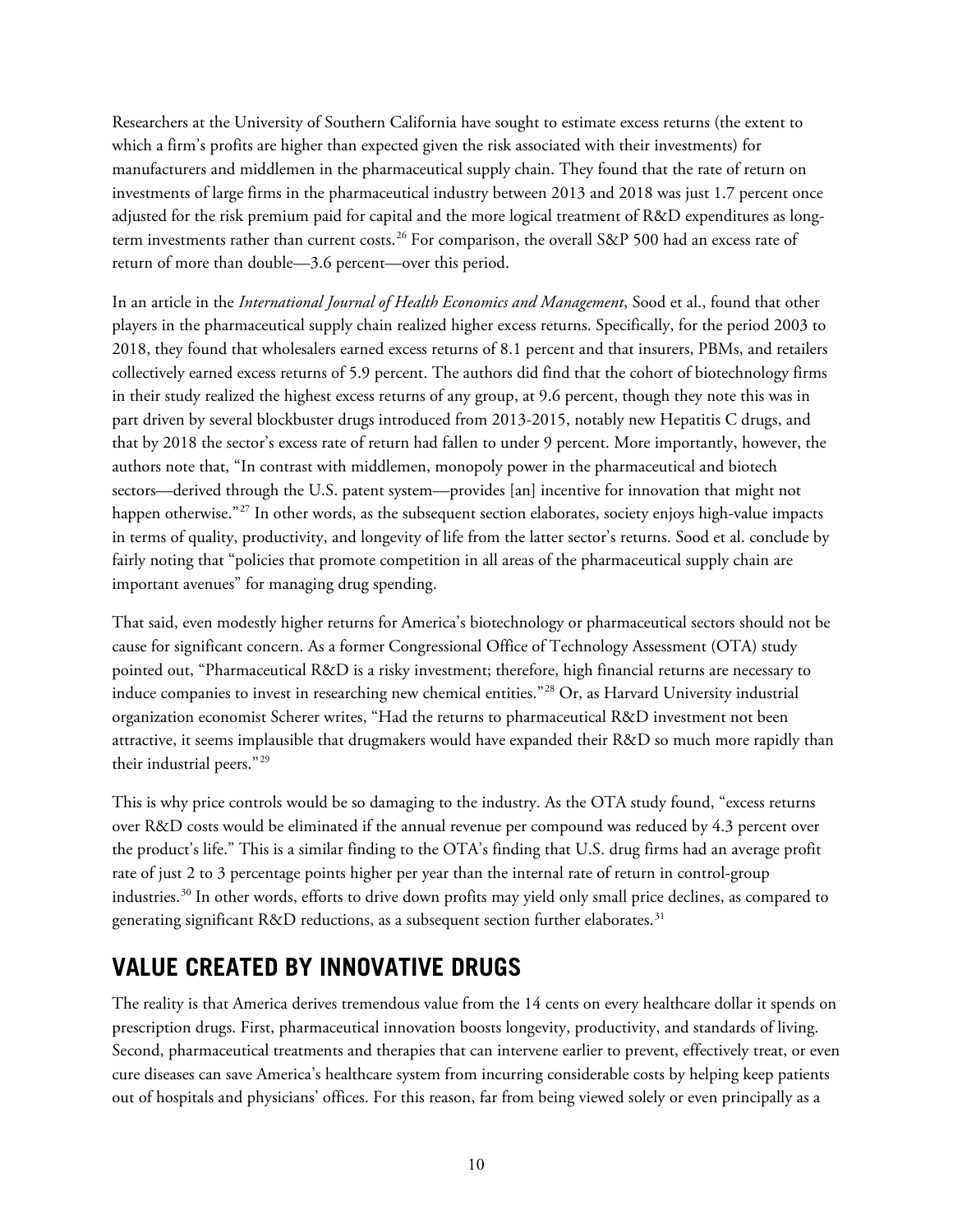cost, medicines (and their prices) should be viewed as a key component of the solution to burgeoning overall healthcare system costs. For example, if the cost of medicines were to increase by 10 percent, but this could yield 15 or 20 percent savings to the broader healthcare system, then surely this would be a tradeoff worth making.

To the first point above, Columbia University professor Frank Lichtenberg finds that pharmaceutical innovation accounted for 73 percent (or 1.27 years of the 1.73-year increase in life expectancy) of the increase between 2000 and 2009 in life expectancy at birth across 30 countries, including the United States.<sup>32</sup> Another study by Lichtenberg found that drugs launched since 1982 have added 150 million life-years to the lifespans of citizens of the 22 countries analyzed, with the average pharmaceutical expenditure per life-year saved being \$2,837.<sup>33</sup> In other words, it would cost just \$2,837 to extend life one year. A related study found that if no new drugs had been launched after 1981, the number of years of life lost would have been more than twice as high as it actually was. $34$ 

Consider cancer. Since peaking in the 1990s, U.S. cancer fatality rates have fallen by 32 percent.<sup>[35](#page-25-17)</sup> Approximately 73 percent of survival gains in cancer are attributable to new treatments, including medicines.[36](#page-25-18) For instance, the development of breakthrough drugs such as Imatinib for chronic myeloid leukemia (CML) has increased the five-year survival rate for CML patients to 89 percent, with many CML patients now living close-to-normal lifespans.<sup>[37](#page-25-19)</sup> Such innovations explain why American citizens enjoy the highest cancer-survival rates in the world, with over 90 percent of U.S. women suffering from breast cancer still living five years later, something which matters greatly when 1 in 2 American women, and 1 in 3 men, are likely to receive a cancer diagnosis in their lifetime.<sup>[38](#page-26-0)</sup>

To the second point, drugs further produce health system value well above their cost. For instance, Lichtenberg finds that from 1997 to 2010, "the value of reductions in work loss days and hospital admissions attributable to pharmaceutical innovation was three times larger than the cost of new drugs consumed."[39](#page-26-1) Elsewhere, Lichtenberg found that the mean number of lost workdays, lost school days, and hospital admissions declined more rapidly among medical conditions with larger increases in the mean number of new (post-1990) prescription drugs consumed.<sup>[40](#page-26-2)</sup> He further found that "the use of newer prescription drugs also reduced the ratio of the number of workers receiving Social Security Disability Insurance benefits to the working-age population, and has had a positive effect on nursing home residents' ability to perform activities of daily living."[41](#page-26-3) Updating this work in October 2021, Lichtenberg estimated the value in 2015 of the reductions in disability, Social Security recipiency, and use of medical care attributable to previous biopharmaceutical innovation. That value, estimated at \$115 billion annually, stood fairly close to 2015 expenditures, \$127 billion, on drug classes that were first approved by the U.S. Food and Drug Administration (FDA) during the period 1989 to 2006. [42](#page-26-4)

Thus, far from being the leading cause of rising U.S. healthcare system costs, greater levels of life-sciences innovation will be key to limiting the growth of those costs. Indeed, significant economic benefits could be achieved if innovative medicines could make progress toward addressing some of the most intractable diseases.[43](#page-26-5) For instance, even just a 1 percent reduction in mortality from cancer would deliver roughly \$500 billion in net present benefits, while a cure could deliver \$50 trillion in present and future benefits.<sup>[44](#page-26-6)</sup> Likewise, the financial impact of Alzheimer's disease is expected to soar to \$1 trillion per year by 2050, with much of the cost borne by the federal government, according to the Alzheimer's Association report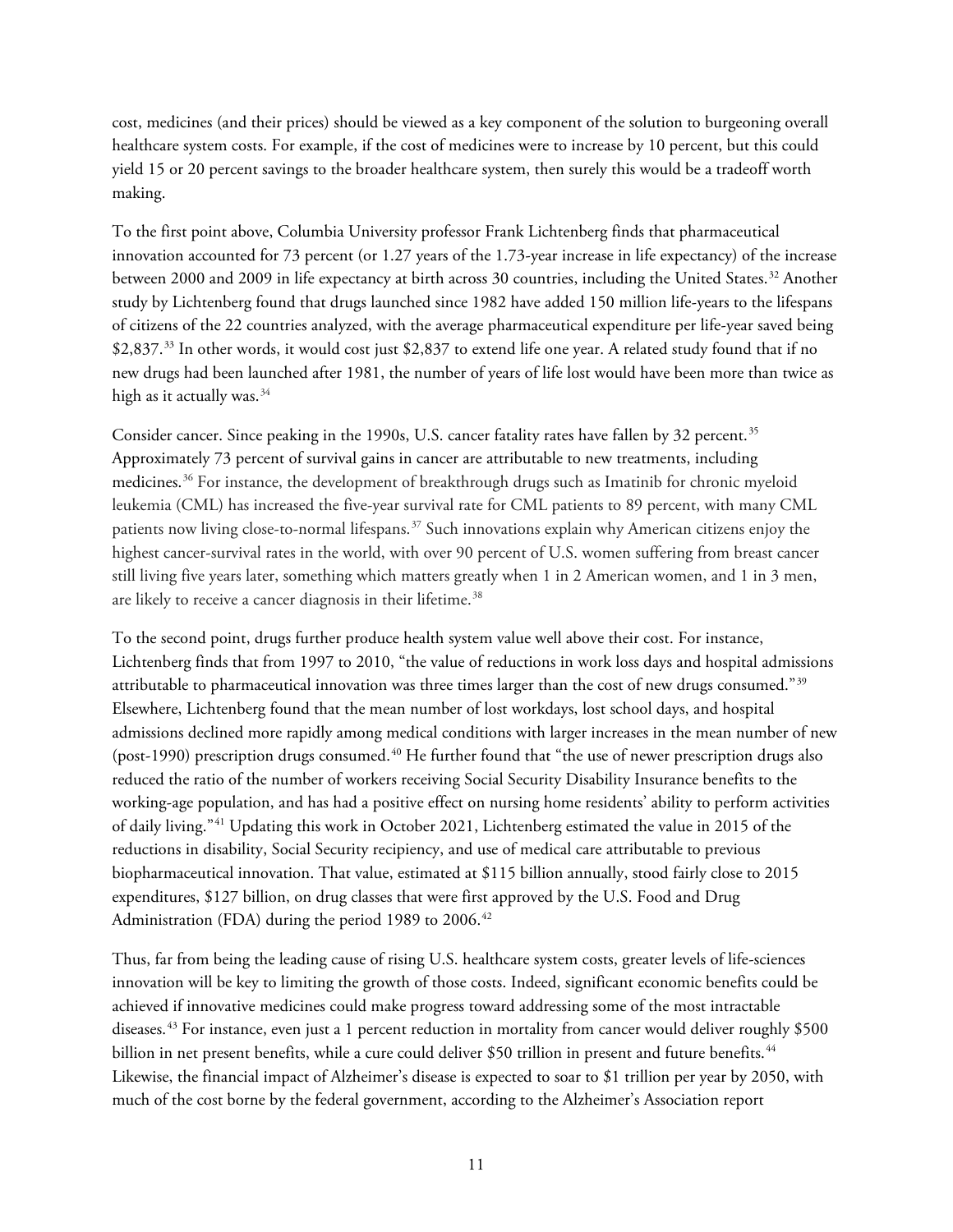"Changing the Trajectory of Alzheimer's Disease."[45](#page-26-7) However, the United States could save \$220 billion within the first five years and a projected \$367 billion in the year 2050 alone if a cure or effective treatment for Alzheimer's disease were found. Overall, the potential economic opportunity associated with curing brain diseases and related disorders could be more than \$1.5 trillion per year—equivalent to 8.8 percent of U.S. gross domestic product (GDP). [46](#page-26-8) Of course, these kinds of returns aren't limited to the life-sciences industry; they're indicative of the economic value returned by America's innovation industries in general, which is why Yale economist William Nordhaus found that, "Inventors capture just 4 percent of the total social gains from their innovations," while the other 96 percent spills over to other companies and society as a whole.<sup>[47](#page-26-9)</sup>

### <span id="page-11-0"></span>**ECONOMIC IMPACT OF AMERICA'S BIOPHARMACEUTICAL INDUSTRY**

America is fortunate to host the world's leading biopharmaceutical industry. In 2017, America's biopharmaceutical industry produced \$560 billion in direct economic output, with the ripple effect of this production throughout the economy generating an additional \$589 billion in output from suppliers and other economic sectors, bringing the sector's total economic output to over \$1.1 trillion. Also, in 2021, the U.S. pharmaceutical industry accounted for \$78 billion of exports.<sup>[48](#page-26-10)</sup>

In 2017, the U.S. biopharmaceutical industry employed 811,000 workers directly, with this employment further supporting approximately 3.2 million additional U.S. jobs through the supplier base and from the additional economic impacts stemming from industry and worker spending. [49](#page-26-11) In total, the sector supports over 4 million well-paying U.S. jobs. On average, wages for biopharmaceutical workers topped just over  $$140,000$  in 2019, compared with  $$58,200$  for all U.S. workers.<sup>[50](#page-26-12)</sup> The industry also supports a number of high-wage manufacturing and construction jobs; in fact, analysis by the Pharmaceutical Industry Labor-Management Association and the Institute for Construction Economic Research (ICERES) shows the biopharma and biotech industry contributed to more than \$774 million in union wages for construction workers between 2015 and 2020.<sup>[51](#page-26-13)</sup>

## <span id="page-11-1"></span>**R&D AND INNOVATION INTENSITY OF AMERICA'S BIOPHARMACEUTICAL INDUSTRY**

America's biopharmaceutical industry leads the world in innovation, thanks largely to its world-leading investments in R&D and risk capital (supported by robust intellectual property rights, investment incentives, and effective technology transfer and commercialization mechanisms) as the following sections articulate.

#### <span id="page-11-2"></span>**Innovation**

While the economic impact of America's biopharmaceutical industry is vitally important, its most-important contribution comes in that America's biopharmaceutical industry leads the world in creating new drugs and therapies that are improving, saving, and extending human lives. This was nowhere more on display than during the COVID-19 pandemic, when the industry was able to bring novel vaccines and therapeutics to U.S. and global citizens within just over a year of the virus's discovery. The tremendous bench strength of American talent, scientific research and knowledge base, and biomedical infrastructure—the product of decades of robust private and public investment alike—explains how Gilead Sciences could provide an effective COVID-19 therapeutic, remdesivir, a mere 123 days after the virus was first detected in a patient sample and how the Pfizer-BioNTech vaccine could arrive 347 days after the virus's first detection.<sup>[52](#page-26-14)</sup>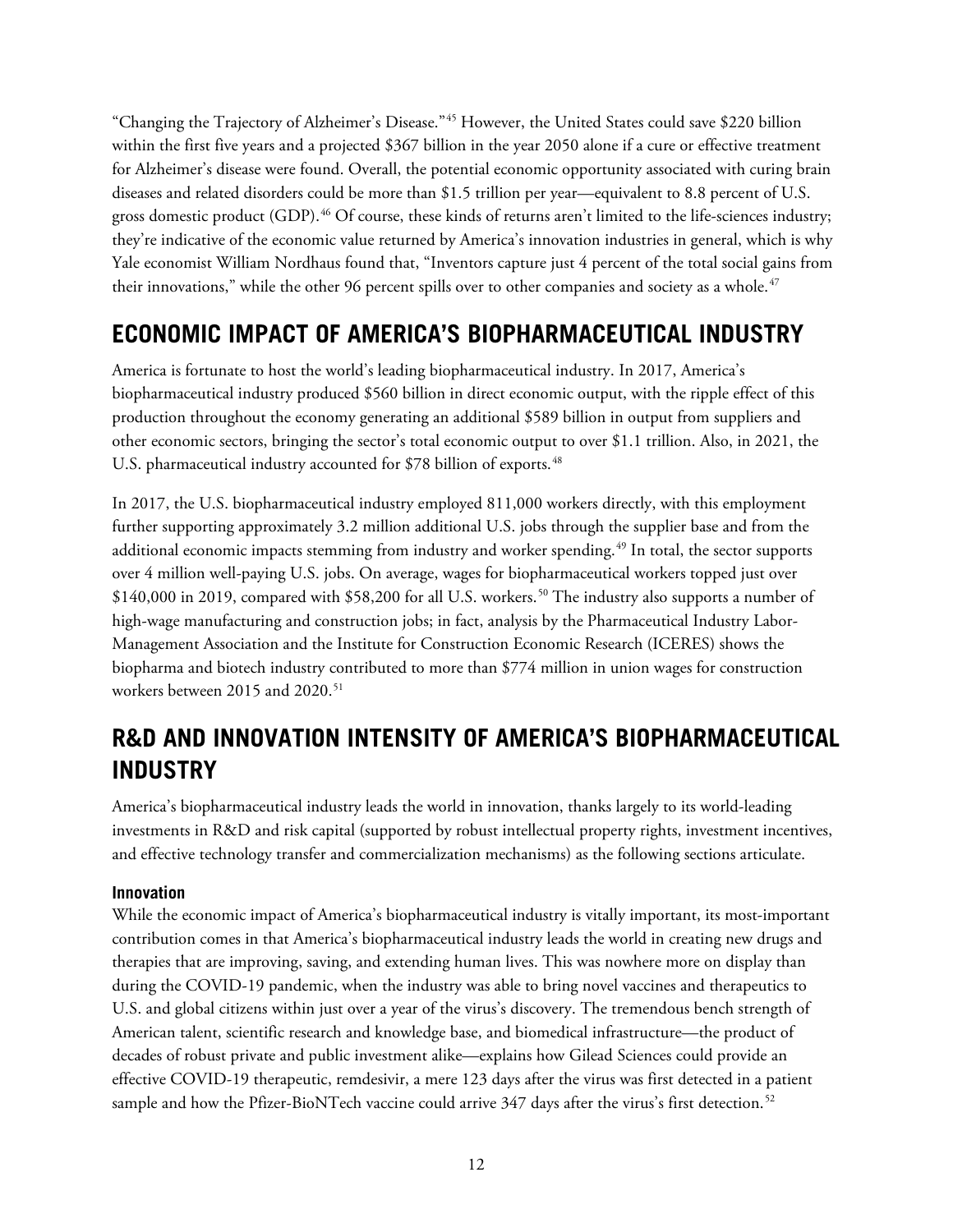Moderna delivered the first doses of its COVID-19 vaccine to the National Institutes of Health for testing on February 24, 2020, a mere six weeks after Chinese scientists put the genetic sequence of the novel coronavirus online on January 11, 2020.<sup>[53](#page-26-15)</sup> To put the incredibly rapid COVID-19 vaccine development timeline in context, a GlaxoSmithKline representative had explained in 2017 how, "It can take up to \$1 billion and 20- 50 years to create and fully distribute a vaccine at scale."[54](#page-26-16)

But that's just one example. In the 2000s, U.S.-headquartered biopharmaceutical enterprises generated more new-to-the-world drugs than companies from the next five nations combined.<sup>[55](#page-26-17)</sup> Indeed, in every five-year period since 1997, the United States has produced newer chemical or biological entities than any other country or region. And from 1997 to 2016, U.S.-headquartered enterprises accounted for 42 percent of new chemical or biological entities introduced throughout the world, far outpacing relative contributions from European Union (EU) member countries, Japan, China, or other nations.<sup>[56](#page-27-0)</sup> Put simply, over the past two decades, U.S.-headquartered biopharmaceutical enterprises accounted for almost half of the world's new drugs. Among others, these have included effective breakthrough oncological treatments or therapies for breast, lung, cervical, colorectal, and skin cancer; childhood leukemia; cystic fibrosis; lupus; and even a cure for hepatitis C. Captopril (1981), Prozac (1987), trastuzumab (1998), sirolimus (1999), adalimumab (2002), pembrolizumab (2014), Kymriah (2017), and Luxturna (2017) are just some of the headline biopharma breakthroughs developed by American life-sciences companies over the past 50 years.<sup>[57](#page-27-1)</sup>

Moreover, amidst the COVID-19 pandemic, several impressive biotech and biopharma breakthroughs went unnoticed. In 2021, the FDA advanced several disease-modifying drugs used to treat the underlying biology of Alzheimer's rather than the symptoms, including by awarding a breakthrough therapy designation to donanemab developed by Eli Lilly.<sup>[58](#page-27-2)</sup> Gingko Bioworks' groundbreaking research on synthetic biology and the Brigham and Women's Hospital's CRISPR research are on the frontlines alongside mRNA for potential designer treatments.[59](#page-27-3) Harvard University's research into identifying brain biomarkers is also a game-changer for potentially predicting and treating neurodegenerative diseases.<sup>[60](#page-27-4)</sup>

#### <span id="page-12-0"></span>**R&D**

The United States leads the world in biomedical innovation in no small part because it invests more in biomedical R&D than any other nation. According to Research America, total U.S. medical and health research and development investment reached \$245 billion in 2020, an 11 percent increase since 2019, which included \$162 billion (roughly two-thirds) invested by industry and \$62 billion by federal departments and agencies.[61](#page-27-5) Indeed, the United States has clearly been the world's largest global funder of biomedical R&D investment over the past two decades, a share that some analyses suggested reached as high as 70 to 80 percent over that time period. $62$ 

Moreover, the U.S. biopharmaceutical industry is both America's and the world's most R&D-intensive industry of any kind. As the U.S. Congressional Budget Office (CBO) explains, "Over the decade from 2005 to 2014, the industry's R&D intensity averaged 18 to 20 percent per year. That ratio has been trending upward since 2012, and it exceeded 25 percent in 2018 and 2019.["63](#page-27-7) This level of R&D investment is substantially more than any other U.S. industry. As the CBO observes, "By comparison, average R&D intensity across all [U.S.] industries typically ranges between 2 and 3 percent" and even "R&D intensity in the software and semiconductor industries, which are generally comparable to the drug industry in their reliance on R&D, has remained below 18 percent."<sup>[64](#page-27-8)</sup> (See [Figure 9.](#page-13-0)) America's biopharmaceutical sector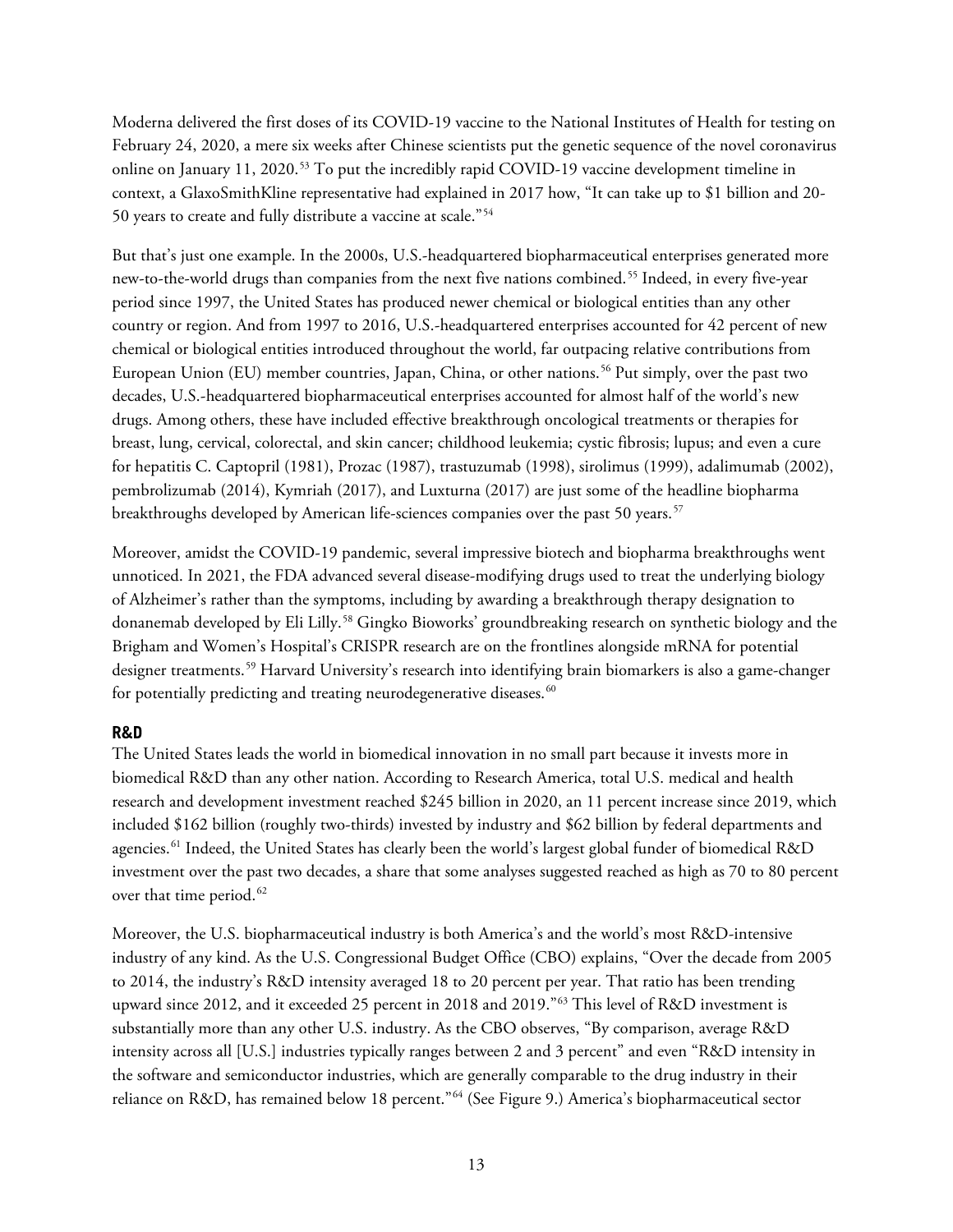accounts for 18 percent of total U.S. business R&D investment.<sup>[65](#page-27-9)</sup> Importantly, the CBO notes that while "Consumer spending on brand-name prescription drugs has risen, [the industry's] R&D has risen more quickly."[66](#page-27-10)



<span id="page-13-0"></span>**Figure 9: Average R&D intensity for publicly traded U.S. companies, by industry[67](#page-27-11)**

Lastly, it's important to note that 23 percent of the American biopharmaceutical industry's workforce can be found at the lab bench in R&D jobs seeking to create new cures, giving the industry a share of employment dedicated to R&D three times higher than the national average.<sup>[68](#page-27-12)</sup> Moreover, the sector alone employs over one-quarter of America's total R&D workforce. Many of these R&D workers will invest their careers searching for innovative new drugs that never see the light of day. The point is that America's biopharmaceutical industry is fundamentally research-driven and innovation-focused, dedicated to the discovery and development of innovative drugs for the betterment of human society.

As ITIF has written extensively elsewhere, it should be briefly noted here that America's life-sciences innovation ecosystem is also ably supported by an effective set of policies that facilitate the transfer and commercialization of technology (in the life-sciences, often molecular compounds) originally developed in private research institutions, universities, or national labs to the private sector for development into innovative drugs to be tested through clinical trials and brought to market. [69](#page-27-13) Indeed, academic technology transfer enabled by the Bayh-Dole Act has facilitated the development of approximately 300 new drugs and vaccines that are now protecting public health worldwide.<sup>[70](#page-27-14)</sup>

Another key strength of America's life-sciences innovation system has been creating a financial-markets environment capable of both valuing and marshaling the tremendous amount of capital necessary to finance investment in risky biopharmaceutical innovation.<sup>[71](#page-27-15)</sup> Indeed, nearly three-quarters of worldwide venture capital investments in biopharmaceutical companies are made in the United States.[72](#page-27-16) Over the past two years,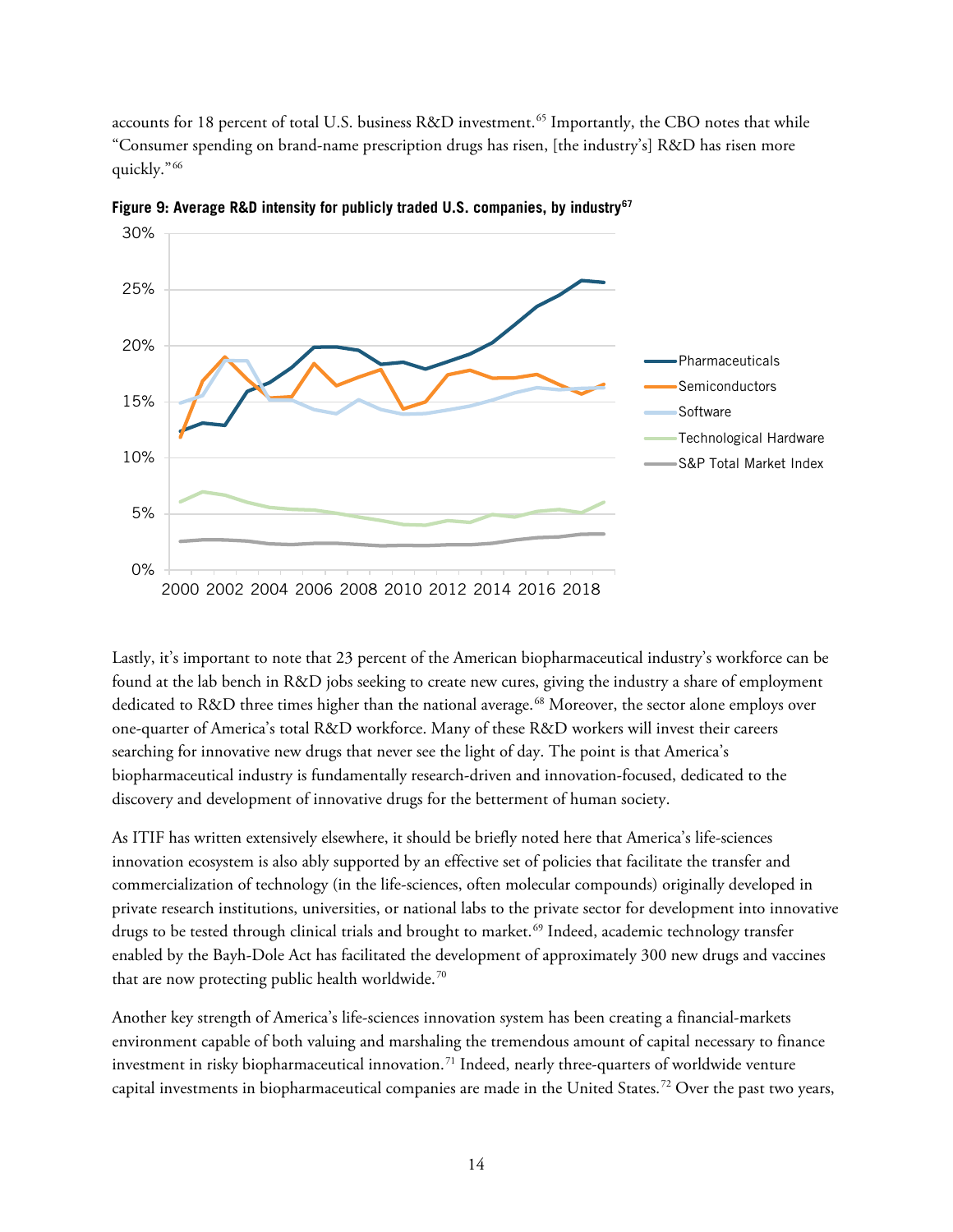the U.S. biopharmaceutical sector has attracted over \$50 billion of risk capital investment.[73](#page-27-17) While certainly most of these investments will fail, venture capital investors undertake these risky investments in the hope that successes will yield commensurate returns, a bet that would be undermined if stringent drug price controls were applied to the relatively few successful drugs that result.

### <span id="page-14-0"></span>**DYNAMICS OF BIOPHARMACEUTICAL INNOVATION**

As drug innovation becomes more difficult and expensive, companies increasingly depend upon the profits from one generation of biomedical innovation to fund investment in the next, a dynamic that would be undermined if policymakers implement stringent drug price controls, as the following section explains.

#### <span id="page-14-1"></span>**Drug Innovation Becoming More Difficult, Risky, and Expensive**

As companies try to solve heretofore intractable and unsolved challenges at the frontiers of biomedical science, the challenge gets ever-more difficult. Indeed, the biopharmaceutical industry must be so R&D-intensive precisely because bringing innovative new drugs to market represents a risky, time-consuming, and expensive process. On average, as many as 5,000 to 10,000 compounds may be screened to get to approximately 250 promising molecular compounds that can enter preclinical testing, with 5 entering actual clinical testing.<sup>[74](#page-27-18)</sup> And that's just getting to the clinical trial stage, as less than 12 percent of candidate medicines that even make it into Phase I clinical trials are ultimately approved by the FDA.[75](#page-27-19)

Overall, it takes 11.5 to 15 years of R&D and clinical trials to develop an innovative new drug, with the average cost of doing so almost doubling during the prior decade, increasing from \$1.19 billion in 2010 to \$2.17 billion by 2018, according to the Deloitte Center for Health Solutions. (Other estimates place the figure as high as \$2.87 billion). As a Deloitte report notes, "The average cost to develop an asset, including the cost of failure, has increased in six out of eight years."[76](#page-28-0) The 2019 version of the report concludes that the average cost of bringing a new biopharmaceutical drug to market has increased by 67 percent since 2010 alone.<sup>[77](#page-28-1)</sup> At the same time, Deloitte finds that forecast peak sales per asset have already more than halved since 2010. Perhaps most significantly, the biopharma industry has experienced a downward trend in returns to pharmaceutical R&D: Deloitte found that the rate of return to R&D in 12 large-cap pharmaceutical companies declined from 10.1 percent in 2010, to 4.2 percent in 2015, and then to 1.8 percent in 2019.[78](#page-28-2) This is evidence that genuinely new biopharmaceutical innovation is becoming more difficult as companies try to tackle more difficult maladies previously unsuccessfully solved by biomedical science: challenges such as pancreatic cancer, Alzheimer's, rare diseases, etc.

#### <span id="page-14-2"></span>**Companies Depend Upon Profits to Sustain Biopharmaceutical Investments**

That's why there exists a direct link between the expensive and risky process of drug development and the need to earn commensurate returns on successful drugs to sustain the process. This explains why the CBO estimates that, because of the high failure rates, biopharmaceutical companies need to earn a 61.8 percent rate of return on their successful new drug R&D projects in order to match a 4.8 percent after-tax rate of return on their investments (i.e., a risk-free rate they could readily attain in public markets).<sup>[79](#page-28-3)</sup>

Indeed, the claim that any individual drug generates very high profits cannot be viewed in isolation. All the drugs that did not make it through clinical trials to the marketplace by definition generated no profits, only losses. But even many drugs that make it to the market do not cover their costs. In a 1990 article, Grabowski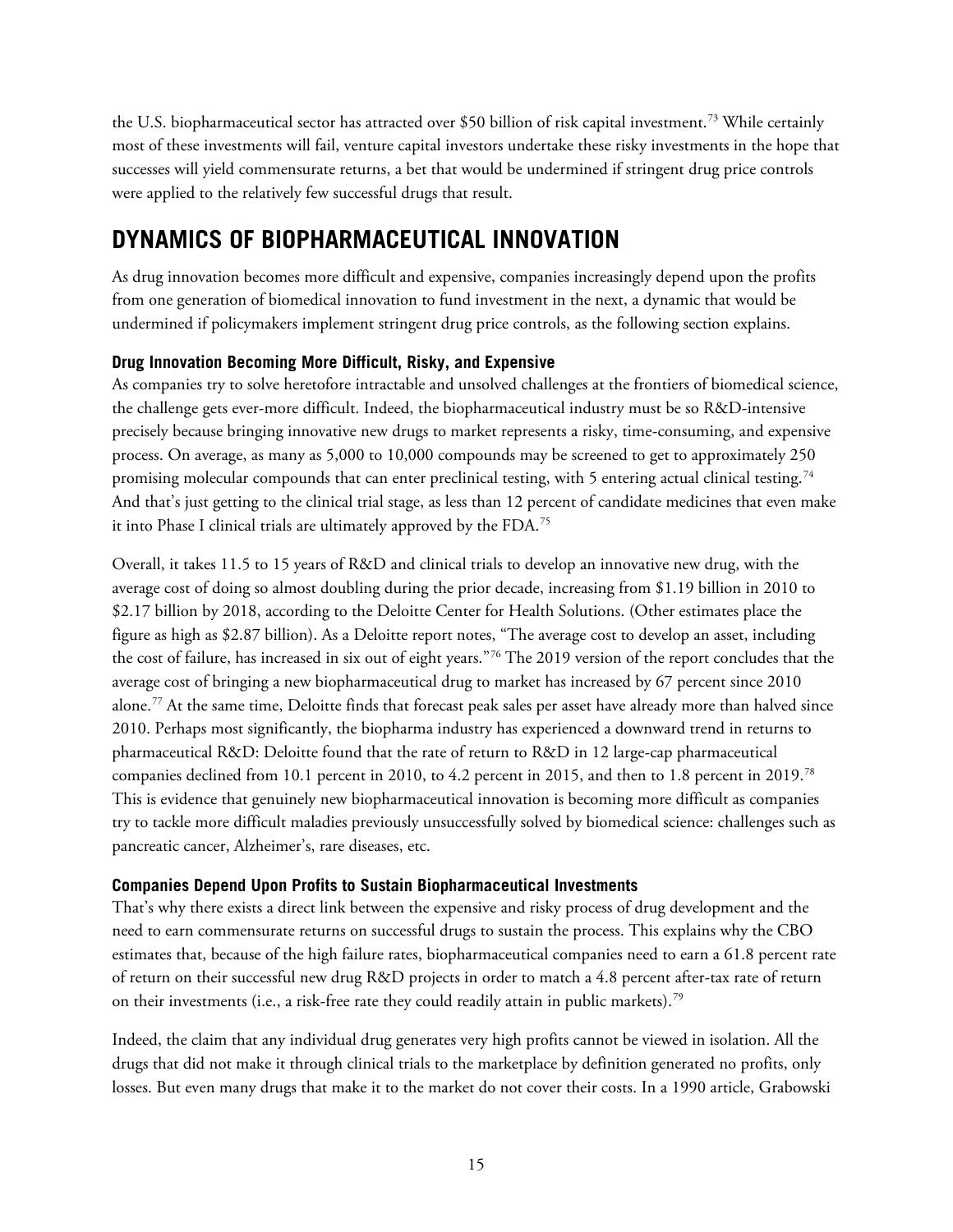and Vernon found that 70 percent of new drugs made less than their R&D costs. Entities in the third-mostprofitable decile barely broke even; those in the second decile had discounted profits nearly twice discounted R&D costs.<sup>[80](#page-28-4)</sup> Fifty-five percent of industry revenues came from the top ten drugs, whose average discounted profits exceeded discounted R&D costs by a factor of five. In an updated article released in 2010, Vernon, Golec, and DiMasi found that 80 percent of new drugs made less than their capitalized R&D costs. Entities in the second-most-profitable decile barely broke even; those in the first decile had discounted profits more than twice their discounted R&D costs.<sup>[81](#page-28-5)</sup> Other studies have found that of the most successful 10 percent of approved drugs, only 1 percent of those that entered clinical trials—maybe three new drugs each year generate half of the profits of the entire drug industry.[82](#page-28-6)



<span id="page-15-0"></span>**Figure 10: R&D expenditures and sales in the pharmaceutical industry, 2006[83](#page-28-7)** Sales in millions USD

Note: The data were prepared on the basis of annual reports and consolidated accounts received up to and including 31 July 2006. Annual reports with a year-end older than 30 months from the cut-off date or a publication date older than 24 months from cut-off date are excluded. Source: DIUS (2007).

This dynamic explains why virtually all academic assessments find strong links between industry profits and R&D investments. For instance, the OECD has found that "there exists a high degree of correlation between pharmaceutical sales revenues and R&D expenditures."[84](#page-28-8) Indeed, there exists an almost 1:1 correlation (0.97) between R&D expenditures and sales in the OECD study. (See [Figure 10.](#page-15-0)) Related academic research shows a statistically significant relationship between a biopharma enterprise's profits from the previous year and its R&D expenditures in the current year.<sup>[85](#page-28-9)</sup> Likewise, Gambardella found that sales revenue from previous periods have a significant, positive impact on current-period biopharma R&D. [86](#page-28-10) Henderson and Cockburn find that the pharmaceutical firms with the greatest sales are also the ones with the largest R&D investments.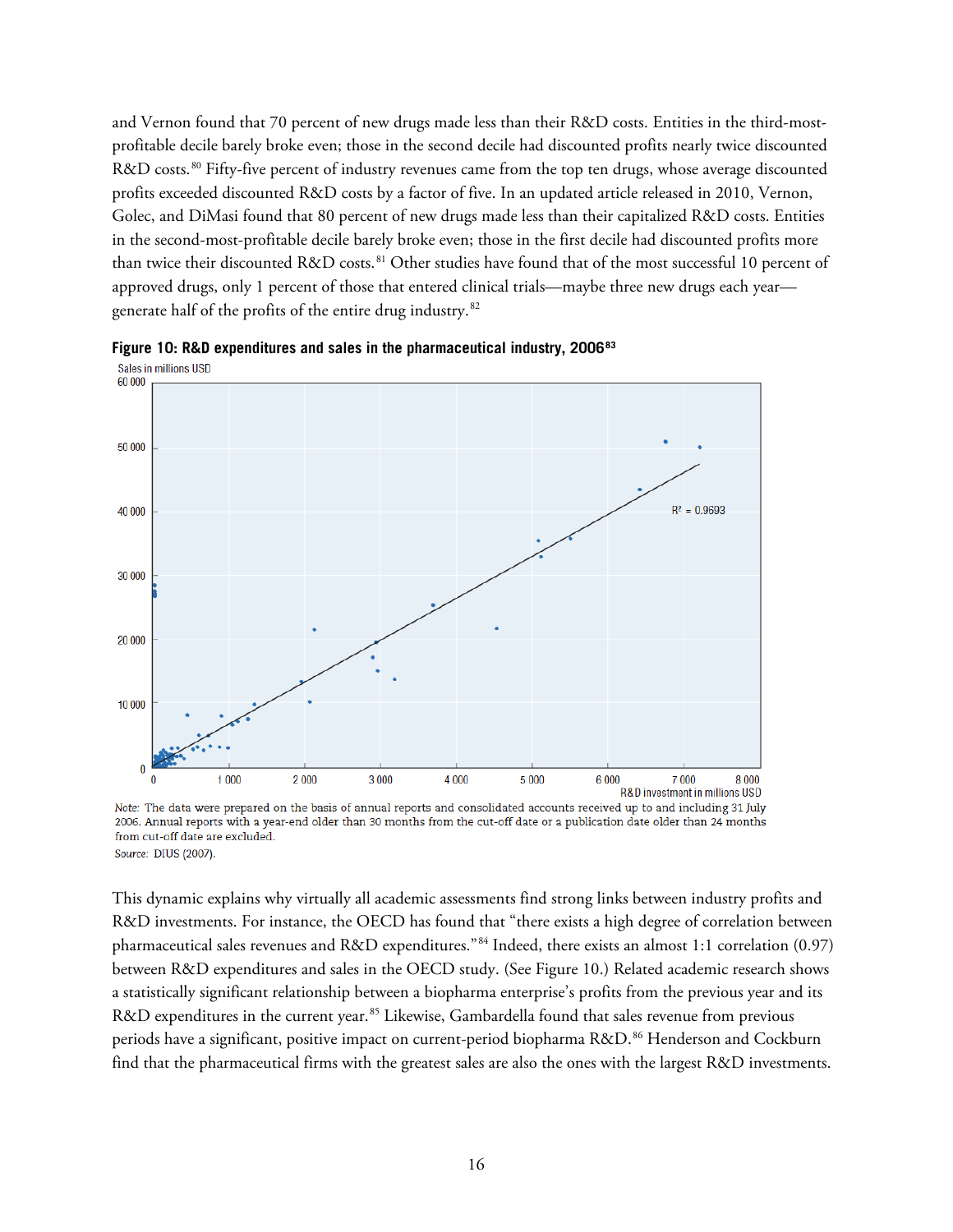Lastly, research by Dubois et al. makes this dynamic crystal clear, finding that every \$2.5 billion of additional biopharmaceutical revenue leads to one new drug approval.<sup>[87](#page-28-11)</sup>

#### <span id="page-16-0"></span>**Drug Price Controls Inhibit R&D and Drug Discovery**

This explains why academic studies consistently reveal that a reduction in current drug revenues leads to a decrease in future research and the number of new drug discoveries.<sup>[88](#page-28-12)</sup> For instance, one study found that a real 10 percent decrease in the growth of drug prices would be associated with an approximately 6 percent decrease in pharmaceutical R&D spending as a share of net revenues.<sup>[89](#page-28-13)</sup> Similarly, Lichtenberg found a 10 percent decrease in cancer drug prices would likely cause a 5 to 6 percent decline in both cancer regimens and research articles.[90](#page-28-14) Likewise, Golec and Vernon show that if the United States had used an EU-like drug pricing system from 1986-2004, this would have resulted in a decline in firms' R&D expenditures of up to 33 percent and the development of 117 fewer new medicines.<sup>[91](#page-28-15)</sup> Maloney and Civan found that a 50 percent drop in U.S. drug prices would result in the number of drugs in the development pipeline decreasing by up to 24 percent.[92](#page-29-0) Similarly, Abbot and Vernon estimate that a price cut of 40 to 45 percent in real terms would reduce the number of new development projects by 50 to 60 percent.<sup>[93](#page-29-1)</sup> Most recently, 2021 research by Tomas Philipson and Troy Durie at the University of Chicago estimate that a 1 percent reduction in pharmaceutical industry revenue leads on average to a 1.54 percent decrease in R&D investment.<sup>[94](#page-29-2)</sup>

Applying their research to HR 5376 (the Build Back Better Act), Philipson and Durie find the legislation would reduce revenues by 12.0 percent through 2039, with the reduced revenues meaning R&D spending will fall by about 18.5 percent, or \$663 billion. They find that this cut in R&D activity leads to135 fewer new drugs, while this drop in new drugs is predicted to generate a loss of 331.5 million life years in the United States.<sup>[95](#page-29-3)</sup>

Conversely, research by Schwartz et al. found that if government price controls in non-U.S. OECD countries were lifted, the number of new treatments available would increase by 9 to12 percent by 2030, equivalent to 8 to 13 new drugs in that year. This could potentially increase the life expectancy of someone 15 years old today by 0.6 to 1.6 years on average.<sup>[96](#page-29-4)</sup> Instead of copying other OECD countries in a "reference-price-race-to-thebottom," U.S. policy should instead actually be to encourage peer countries to appropriately value innovative medicines.

Analyses such as these explain why a February 2018 report by the president's Council of Economic Advisors found that while lowering reimbursement prices in the United States would reduce the prices Americans pay now for biopharmaceutical products, it would "make better health costlier in the future by curtailing innovation," thus failing to meet the goal of reducing the price of health care by reducing the incentives for innovative products in the future.<sup>[97](#page-29-5)</sup>

#### <span id="page-16-1"></span>**Drug Price Controls Impede Access to Medicines**

Stringent drug price controls don't only impede R&D and innovation, they preclude access to innovative medicines. For instance, the Department of Health and Human Services' October 2018 report, "Comparison of U.S. and International Prices for Top Medicare Part B Drugs by Total Expenditures," analyzed the price and availability of 27 drugs across 16 comparator countries.<sup>[98](#page-29-6)</sup> It found that only 11 of the 27 drugs examined were widely available in all the comparator countries, indicating that patients in these countries were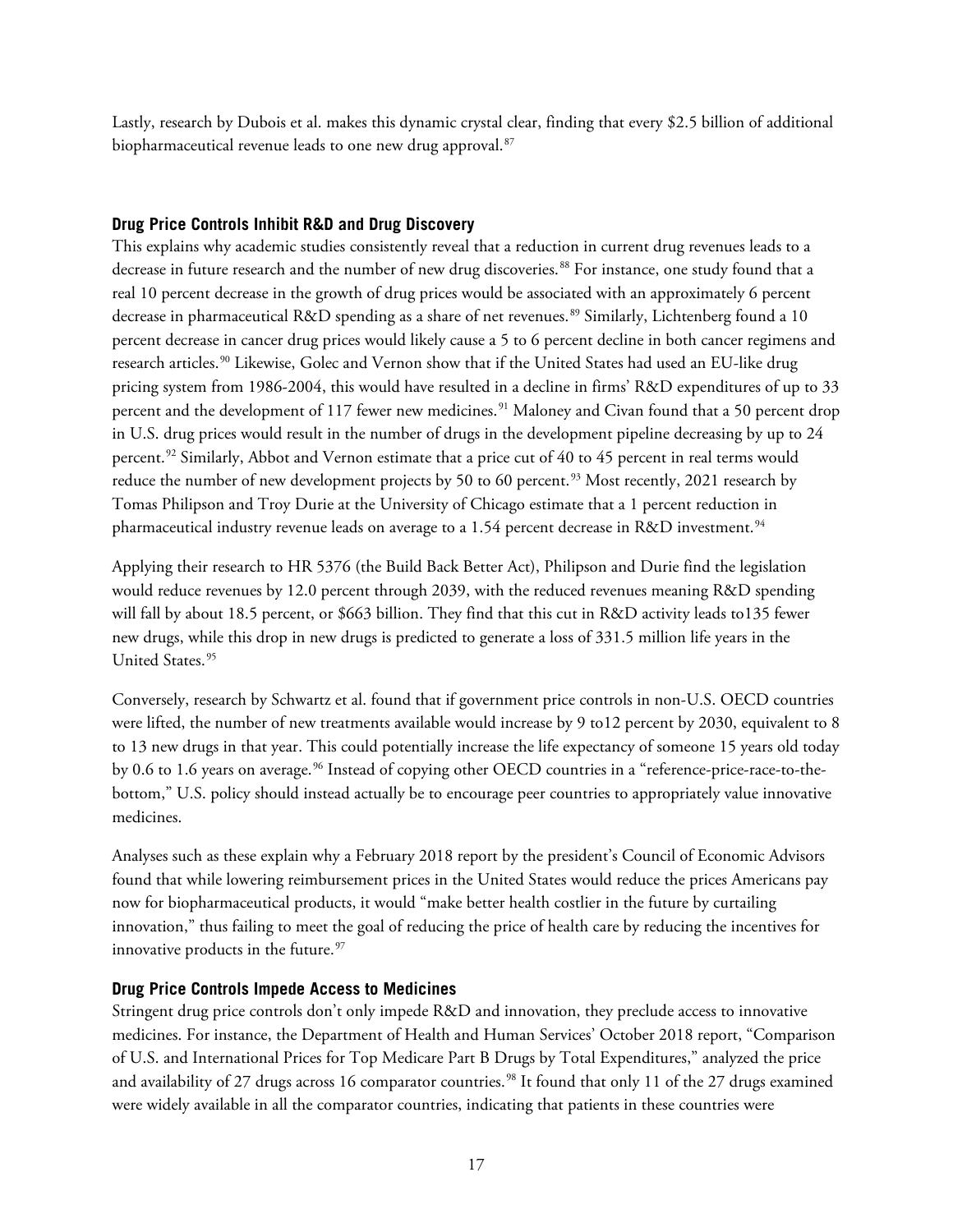experiencing delays in access to innovative treatments. For instance, while 95 percent of new cancer drugs are available to patients in the United States, this compared to just an average of 55 percent of new drugs are available among the 16 reference countries. Further, for the cancer drugs available in the reference countries, there appears to be a 17-month average lag between the time they are available in the United States and their availability elsewhere. This concords with research by Cockburn, Lanjouw, and Schankerman finding that countries that introduce drug price controls experience "significantly longer lags" in new drug introduction of 25 to 80 percent. $99$ 

A broad range of research suggests that Americans enjoy access to innovative medicines earlier than citizens in other nations do.[100](#page-29-8) For instance, considering the availability of new medicines first launched globally from 2011 through year-end 2019, 87 percent were available first in the United States, a wide gap over Germany and the United Kingdom, at 63 and 59 percent respectively, with percentages declining to as low as 46 percent in Canada and 39 percent in Australia. Considering the percentage of drugs available within one year of global first launch, again U.S. citizens enjoyed the greatest access, with 80 percent of drugs available to Americans first, followed by Germany and the United Kingdom at 47 and 41 percent, respectively, and again Canada and Australia trailing at 26 percent and 19 percent, respectively. (See [Figure 11.](#page-17-0)) For these medicines, the average delay in availability in months from global first drug launch averaged 0 to 3 months in the United States, 10 in Germany, 11 in the United Kingdom, 15 in Canada, 16 in Japan, 18 in France, and 20 in Australia.



<span id="page-17-0"></span>**Figure 11: National availability of new medicines first launched globally from 2011 to year-end 2019[101](#page-29-9)**

It should be noted that the earlier availability of drugs to American citizens applies to virtually every drug type. For instance, considering the availability of 356 new medicines introduced since 2011, 87 percent are now available to U.S. patients, compared to 63 percent in Germany, and that trend applies across the board, from drugs treating cancer on mental illness to those treating rare diseases.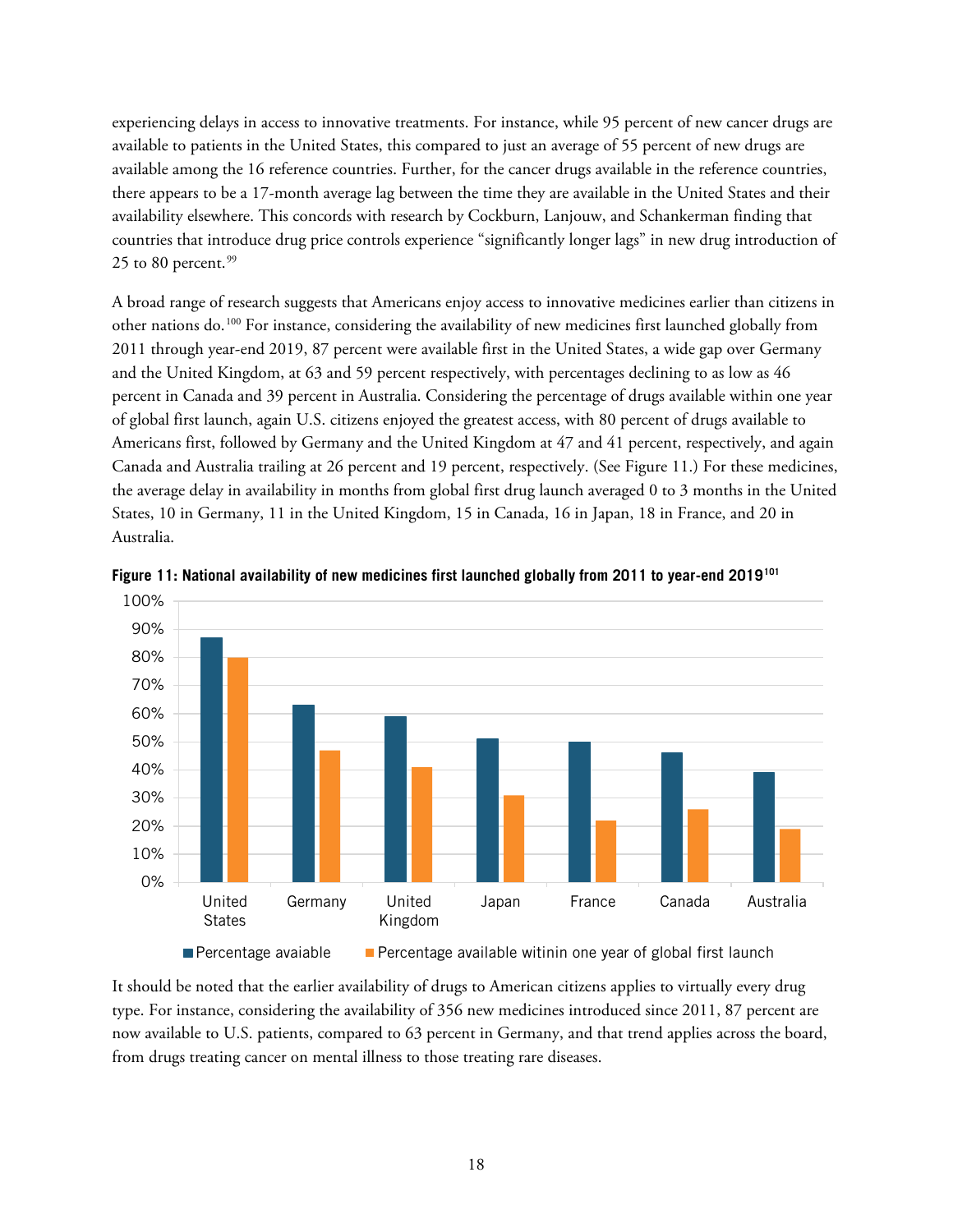

**Figure 12: Comparison of new drug availability since first launch, by therapeutic type, Germany and the United States[102](#page-29-10)**

Thus, the vast preponderance of evidence suggests that Americans enjoy access to innovative medicines earlier than citizens in other nations, and that produces tremendous individual and public health benefits. That's why drug price control systems that incorporate international reference pricing features would import drug availability delays every bit as much as they would import lower prices.

According to the European Union's own data from 2012, nearly 600,000 European deaths could be avoided each year if the continent's healthcare systems simply offered "timely and effective medical treatments," including access to innovative drugs.<sup>[103](#page-29-11)</sup> While that statistic certainly refers to a wide range of missing therapeutic interventions and public health gaps, it also suggests the costs of not getting innovative drugs to patients in time to make a difference. The United States shouldn't allow itself to find itself in the same position.

#### <span id="page-18-0"></span>**Drug Price Controls Undermine Nations' Biopharmaceutical Industry Competitiveness**

The stringent drug price controls other regions and nations, such as the European Union and Japan, have implemented have seriously harmed the competitiveness of those nations' biopharmaceutical industries.

For instance, in the early 1990s, European and U.S. companies each held about a one-third share of the global drug market. But leadership began to shift in the 1990s. By 2004, Europe's share would fall to 18 percent, while the U.S. share jumped to 62 percent.<sup>[104](#page-29-12)</sup> And from 1990 to 2017, pharmaceuticals R&D investment in Europe grew 4.5 times, while in the United States, it increased by more than 800 percent.<sup>[105](#page-30-0)</sup> As Nathalie Moll of the European Federation of Pharmaceutical Industries and Associations (EFPIA) writes, "The sobering reality is that Europe has lost its place as the world's leading driver of medical innovation. Today [January 2020], 47 percent of global new treatments are of U.S. origin compared to just 25 percent emanating from Europe (2014-2018). This represents a complete reversal of the situation just 25 years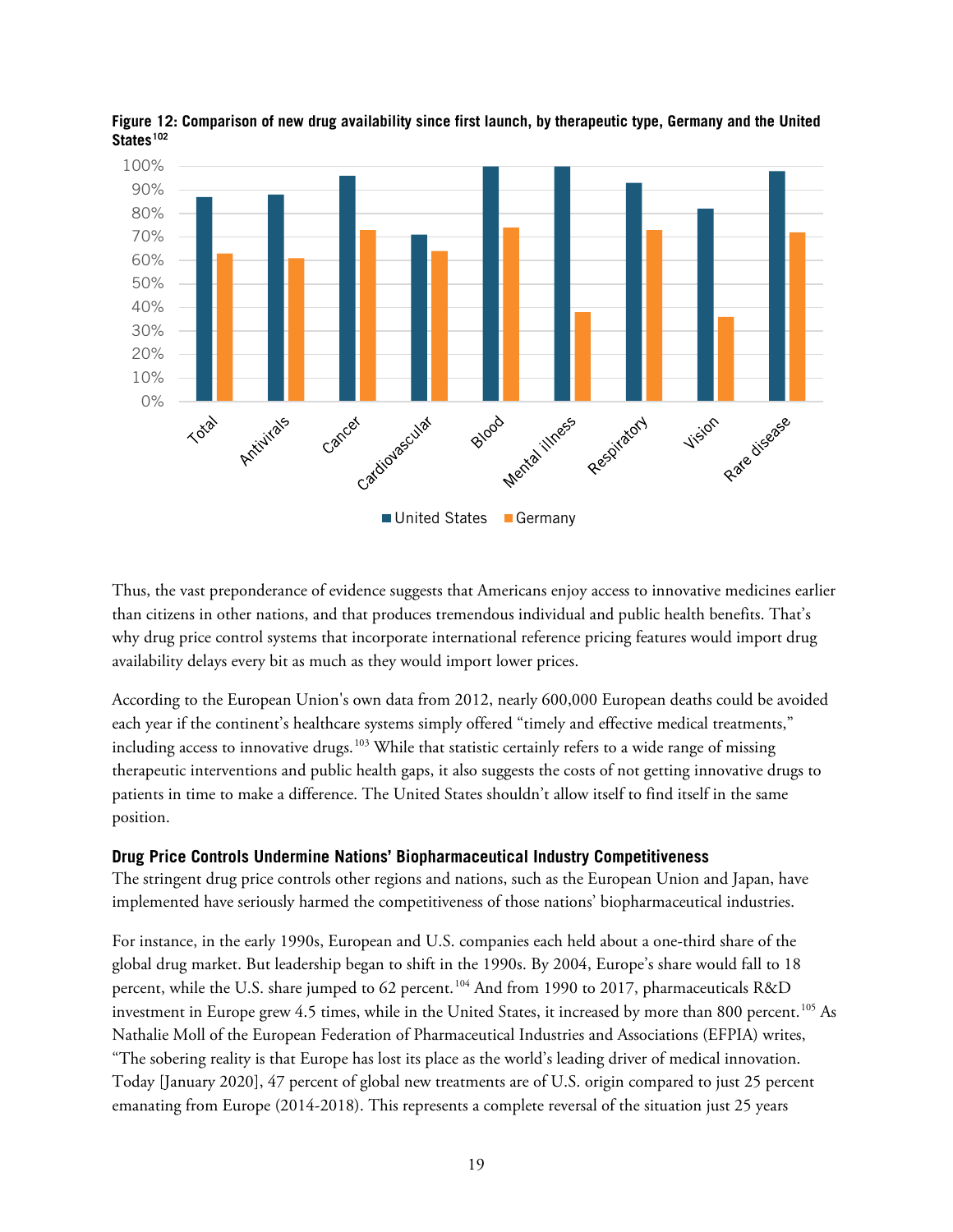ago."[106](#page-30-1) As one report explains, "the heart of pharma's problem in Europe is the market's inability to "liberate the value" from its products."[107](#page-30-2)

European countries' extensive use of drug price controls began in earnest in the 1980s and accelerated in the 1990s. By imposing such draconian drug price controls, European regulators have severely disrupted the economics of innovation in the European life-sciences industry. As the EFPIA explained in a 2000 report, "Many European countries have driven prices so low that many new drugs can no longer recoup their development costs before patents expire."[108](#page-30-3) As the report continues, "These policies, most of which seek only short-run gains, seriously disrupt the functioning of the market and sap the industry's ability to compete in the long-run." As industry analyst Neil Turner wrote in 1999, those policies "set in motion a cycle of underinvestment and loss of competitiveness that's very difficult to break out of."[109](#page-30-4) While Europe's drug price controls certainly lead to lower drug prices and charges that Europe "free rides" off U.S. biopharmaceutical innovation, one report notes, "Europe's free ride is not free" and shows that Europe's drug price controls actually lead to considerable "social and economic costs in Europe, in the form of delayed access to drugs, poorer health outcomes, decreased investment in research capabilities, and a drain placed on high-value pharmaceutical jobs."[110](#page-30-5) 

2021 research by Schulthess and Bowen confirm that these trends continue today, finding that a 10 percent drop in the price of medicines in price-controlled European Union markets was associated with a 14 percent decrease in total venture capital funding (10 percent early stage and 7 percent late); a 7 percent decrease in biotech patents; a 9 percent decrease in biotech start-up funding relative to the United States; and an 8 percent increase in the delay of access to medicines.<sup>[111](#page-30-6)</sup> As the report observes, "the continued downward pressures on prices in Europe have led to declines in biopharmaceutical industry investments in the European Union relative to the United States."[112](#page-30-7) For example, from 2013 to 2019, biotech investments in the United States increased sixfold even as they remained static in the European Union, while by 2020, the U.S. share of total annual biotech start-ups was roughly three times greater than the European share.<sup>113</sup>

Japan began introducing biennial price controls in the early 1980s, beginning with a steep, across-the-board reduction of 18.6 percent, with biennial cuts thereafter. As Cardiff University Professor Maki Umemura explains, "The biennial price reductions had a particularly severe impact on Japanese pharmaceutical firms' incentives to invest in R&D."[114](#page-30-9) As she continues, "These reductions incentivized Japanese firms to launch a stream of new drugs with short product life and little innovative value that could recoup the costs of R&D, rather than invest in more substantial innovation. This hindered the industry's prospects of launching breakthrough drugs that would have been more competitive overseas."[115](#page-30-10) That's because Japan's severe profit controls not only limited the potential profits from biopharmaceutical innovation (thus decreasing the incentive to invest), but they further limited drug company revenues (thus decreasing the ability to invest). Umemura's research suggests that drug prices in Japan decreased by as much as two-thirds in the decade from 1981 to 1991.<sup>[116](#page-30-11)</sup>

Heather O'Neill and Lena Crain examined the relationship between Japan's drug prices decreases and drug innovation in their 2005 report, "The Effects of Price Regulation on Pharmaceutical R&D and Innovation," concluding: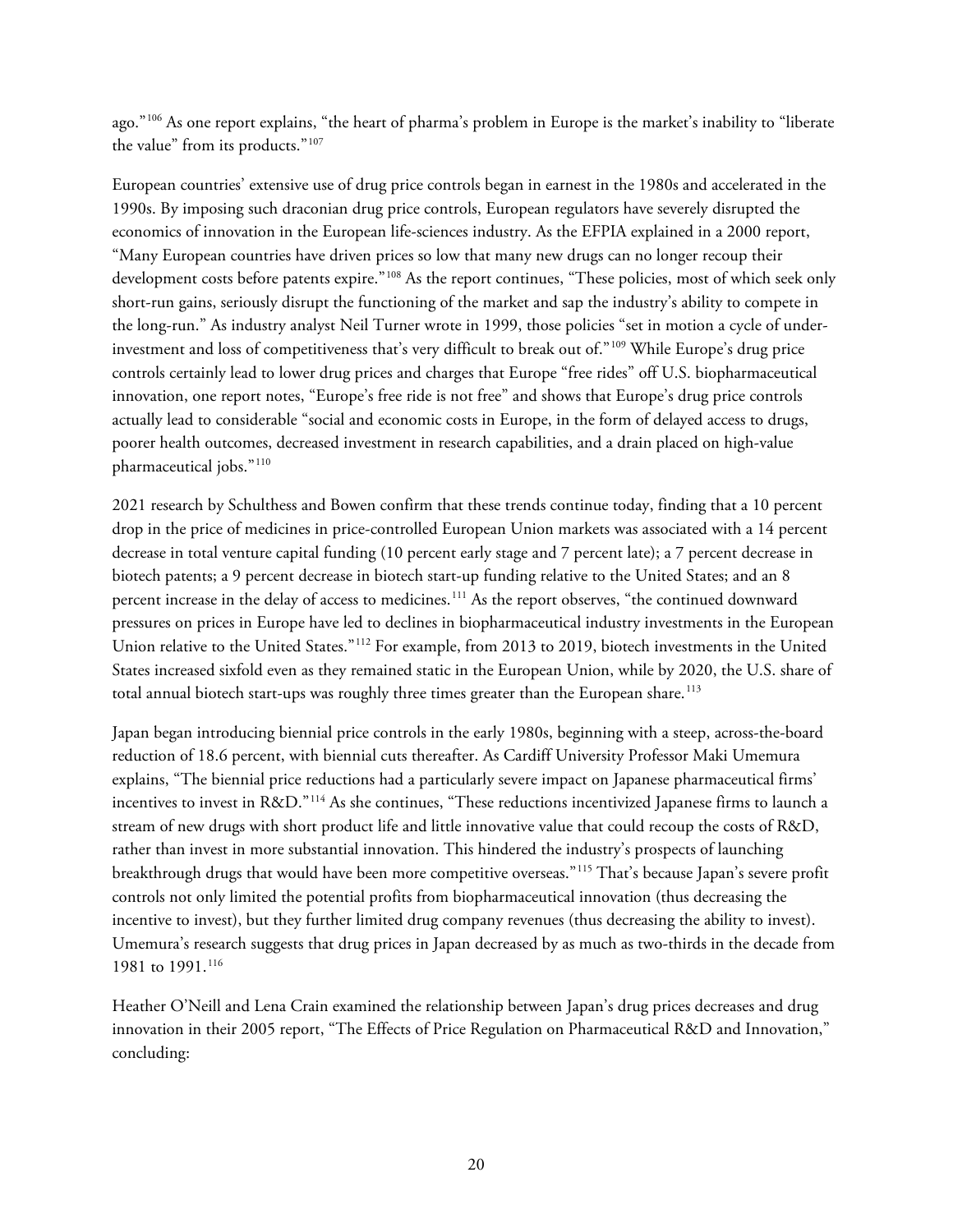Japan's government sets prices of new drugs based on older comparator drugs. Recently, price premiums have been permitted on truly innovative drugs, but even with the premiums in place the introductory price is not higher than that of older drugs. Following a drug launch, the government decreases the price as the product matures; the highest price ever received is the first one. Prices fall by as much as two-thirds from the original price within ten years. The low introductory prices, coupled with no inflationary price increases, discourage new product development.[117](#page-30-12)

O'Neill and Crain developed an econometric model to assess the impact of Japanese drug price regulations on pharmaceutical innovation. As the authors conclude, "the regulations in Japan create an environment that is not conducive to innovation."[118](#page-30-13) Their econometric model found that, controlling for R&D employment and time, Japan approved 7.5 fewer new chemical entities (NCEs) than the United States on average in a given year in the years from 1980 to 2002.<sup>[119](#page-30-14)</sup> Moreover, not surprisingly, Japan's biopharmaceutical industry has faltered significantly, with Japan's share of global value-added in the pharmaceutical industry declining by 70 percent, from 18.5 percent to just 5.5 percent, from 1995 to 2018.<sup>[120](#page-30-15)</sup>

In summary, stringent drug price controls have wreaked considerable damage on the European and Japanese biopharmaceutical industries and would likely do the same to the United States.

### <span id="page-20-0"></span>**BETTER WAYS TO CONTROL DRUG PRICES**

Instead of seeking to implement broad-based and steep drug price controls, policymakers should focus on bolstering the R&D and innovation efficiency of America's biopharmaceutical system and lowering the costs seniors pay at the pharmacy counter.

#### <span id="page-20-1"></span>**Bolster R&D and Innovation Efficiency**

Instead of trying to slash prices on the dubious theory drug companies can make do with lower profits, lawmakers should turn their attention to the other side of the industry's ledger—the costs of R&D and production, especially of large molecule biotech drugs—by spurring the kinds of innovations that can significantly improve R&D productivity and production process efficiency. [121](#page-30-16) Indeed, capitalizing on new technologies to lower the cost of drug innovation and production is the only viable way to achieve what everyone wants—a long-term trend toward producing more cures (and more ancillary economic benefits) at less cost.

Promisingly, a new slate of technologies including artificial intelligence (AI), "big data," CRISPR gene editing, nanotechnology, and biologics manufacturing is transforming how new drugs are discovered, developed, clinically tested, and produced.<sup>[122](#page-30-17)</sup> In particular, data-driven innovation promises to transform many aspects of medicine. In the pharmaceutical industry, better access to data can improve drug discovery, clinical review, testing, and post-market monitoring. However, these benefits require access to massive amounts of data from many people. Congress could ease drug discovery by appropriately loosening data restrictions in the health care market, especially because current federal policy makes the sharing of data difficult, even de-identified data individual patients are eager to share in order to help find a cure.

In order to facilitate this improved drug discovery, policymakers should enforce the publication of data from clinical trial results by directing agencies such as the FDA and NIH to be more aggressive about penalizing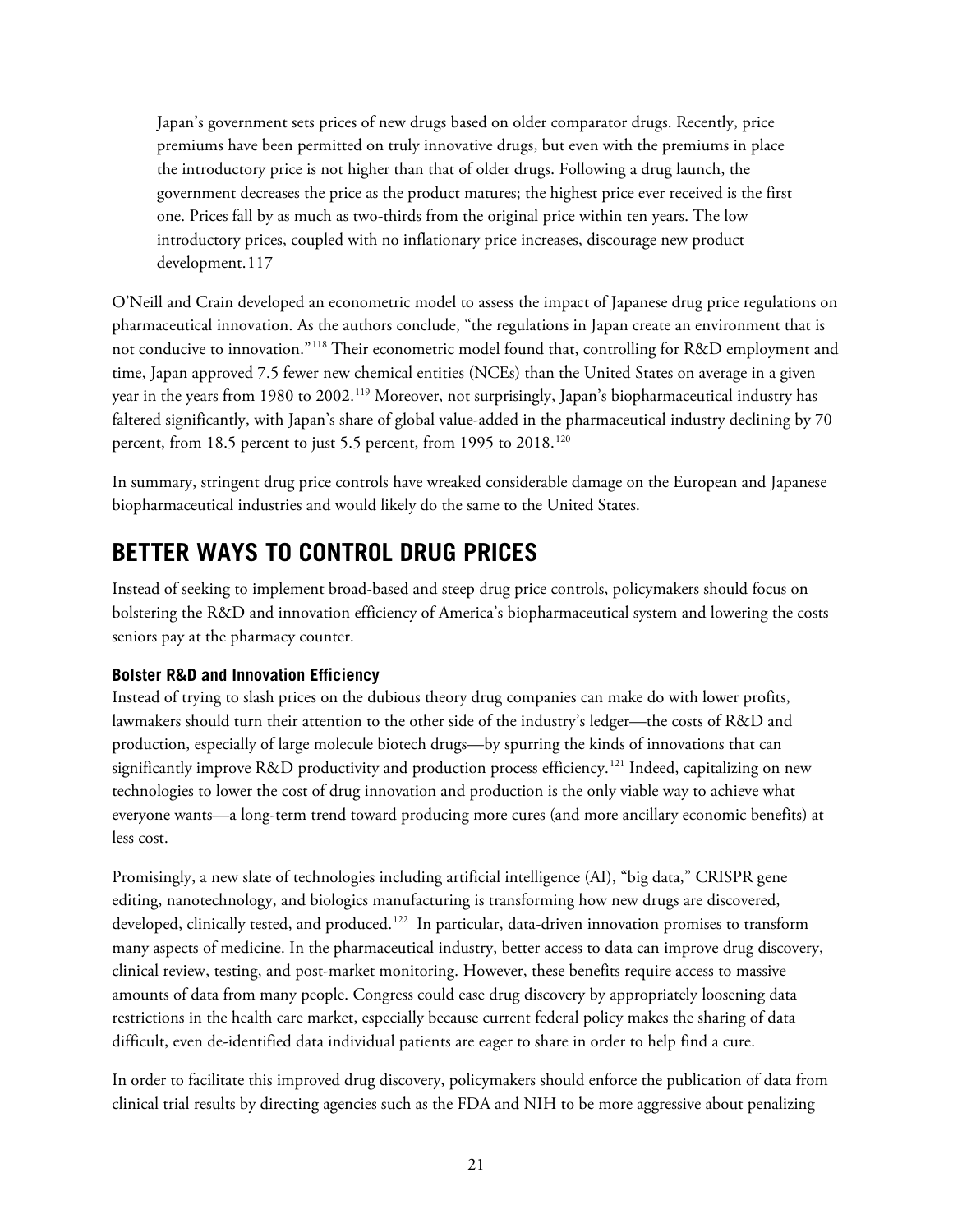noncompliance. Congress should direct the Department of Health and Human Services (HHS) to create a model for data trusts that facilitates data sharing among biopharmaceutical stakeholders involved with datadriven drug development. Policymakers should also increase the availability of new kinds of data from nontraditional sources, such as biometric, lifestyle, and environmental data, while directing the FDA to develop best practices for data collection in health care to ensure equitable outcomes, such as strategies to increase coverage of underrepresented populations.<sup>[123](#page-30-18)</sup>

Congress should also support investments that could make pharmaceutical manufacturing more efficient. One study contends that pharmaceutical manufacturing is expensive, inefficient, and non-innovative, with firms using outdated production techniques and old plants.<sup>[124](#page-30-19)</sup> The study attributes much of this to high regulatory barriers and inefficient intellectual-property protection of manufacturing methods. Proposed changes, such as faster regulatory approvals for manufacturing innovations that do not affect quality, and preventing other companies from immediately copying improvements discovered by others either through process patents or by administratively denying other companies from copying the innovation for a certain period of time, could result in production cost savings of \$50 billion each year.

Congress could facilitate this process by expanding federal support for joint industry-university research efforts on biopharma R&D efficiency and effectiveness, such as funding new programs through the National Science Foundation's Industry/University Cooperative Research Centers (I/UCRC) program. American universities need more initiatives such as MIT's NEW Drug Development ParadIGmS (NEWDIGS) program, which is "a unique collaborative 'think and do' tank focused on enhancing the capacity of the global biomedical innovation system to reliably and sustainably deliver new, better, affordable therapeutics to the right patients faster."[125](#page-30-20) Lawmakers should also expand public-private partnerships investing in biomedical R&D and technology commercialization, including by significantly expanding investments in biomedicalfocused Manufacturing USA centers, such as the National Institute for Innovation in Manufacturing Biopharmaceuticals (NIIMBL). [126](#page-30-21)

Because basic scientific research is the foundation of biomedical knowledge, Congress should make it a priority to restore funding for the National Institutes of Health to early 2000s levels as a share of GDP, which would cost about \$12 billion. Lastly, the critically important Prescription Drug User Fee Act (PDUFA), which helps fund the FDA, is due for renewal in 2022. Congress should work proactively to reauthorize the legislation and ensure its innovation-supporting aspects are enhanced. [127](#page-30-22)

#### <span id="page-21-0"></span>**Medicare Part D Reforms**

ITIF supports Medicare Part D reforms aimed at easing the out-of-pocket cost of medications incurred by seniors at the pharmacy counter. Part D reforms aimed at realigning plan and drugmaker incentives to constrain drug prices and limit beneficiaries' out-of-pocket costs are warranted. In particular, ITIF supports the proposal to cap at \$2,000 out-of-pocket prescription drug costs on Part D beneficiaries that don't already qualify for cost-sharing protections (i.e., through low-income subsidies (LIS)). ITIF also supports the provision in the Build Back Better Act which would "smooth" beneficiaries' out-of-pocket costs over the course of a year so that a beneficiary wouldn't potentially have to pay as much as \$2,000 in a single month.

Regarding a \$2,000 out-of-pocket cap, a study by the Urban Institute estimates that such a cap would benefit more than 860,000 seniors while increasing Medicare drug spending by less than 1 percent.<sup>[128](#page-31-0)</sup> The Urban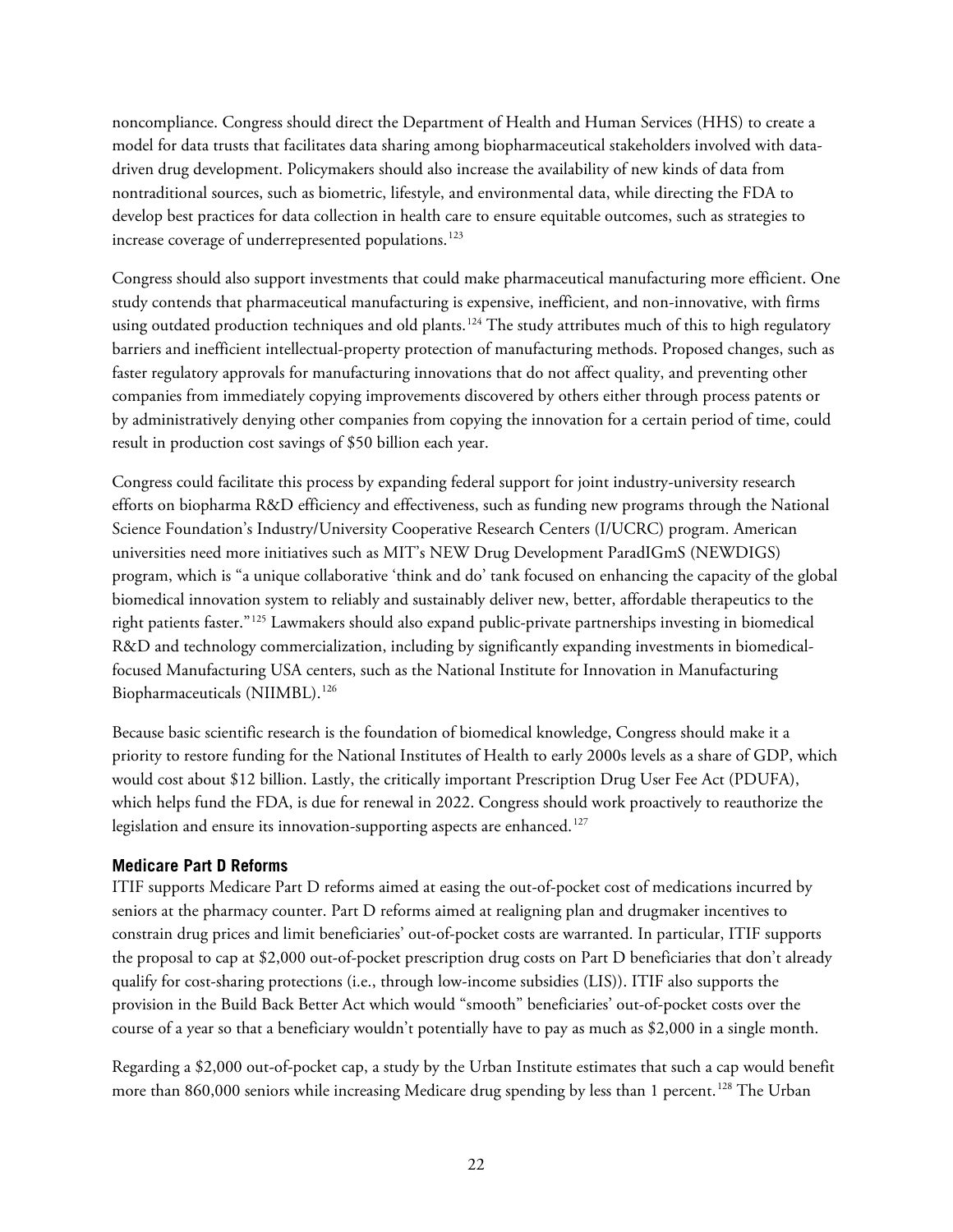Institute study found that, in 2019, 18 percent of Part D enrollees spent more than \$3,500 in out-of-pocket costs, 30 percent experienced out-of-pocket costs of \$2,500 to \$3,000, and 40 percent had out-of-pocket costs above \$2,000. The Urban Institute estimates such a spending cap would require an additional \$199 million in beneficiary premium spending and \$583 million in Medicare program spending in 2019. [129](#page-31-1) ITIF further supports capping monthly patient out-of-pocket costs for drugs treating certain chronic diseases, such as a \$35 monthly cap for insulin for the treatment of diabetes.

ITIF also supports the proposal to ensure that the rebates insurers and PBMs negotiate for Medicare Part D drugs are passed through to seniors at the pharmacy counter. The rebates (averaging nearly 30 percent for Medicare Part D drugs) are usually paid to PBMs in consideration of preferred placement on the insurance plan's formulary, but the PBMs tend not to share the rebates directly with beneficiaries. Changing this rule change could save older Americans as much as \$83 billion at the pharmacy counter over the span of 10 years. [130](#page-31-2)

To be sure, implementing both the out-of-pocket cap and the rebate rule would mean some degree of insurance premium increases for seniors; however, it would rebalance the current dynamic where those who are most ill or have the most health challenges tend to be paying the most, while those who are least ill pay less. In a way, the sickest are subsidizing the healthiest, turning the principle of insurance on its head (i.e., collectively pooling risk and providing resources to those who require it in time of need). In ITIF's view, the cap, which would require some degree of sacrifice from drugmakers, insurers, taxpayers, and Part D enrollees alike, would rebalance cost structures to help seniors most in need.

Moreover, promoting affordability at the pharmacy counter for seniors will likely promote medication adherence. That matters greatly when patients' failure to adhere to their prescribed medication regimens costs our health system \$289 billion annually. Moreover, non-adherence accounts for about 10 percent of hospitalizations and 125,000 annual deaths.<sup>[131](#page-31-3)</sup> Facilitating greater adherence that could help reduce hospitalizations and other downstream costs would help circle the square with part of the increased costs that would be created by implementing the cap. In other words, considering the Urban Institute's estimate that a spending cap would require an additional \$199 million in beneficiary premium spending and \$583 million in Medicare program spending, if some large portion of that amount could be recaptured through reducing the \$289 billion resulting from missed prescription adherence, then that dynamic produces substantial value and economic sustainability for the broader Medicate system while also improving patients' lives.

Getting these issues right is vitally important in the time and wake of the COVID-19 pandemic. For instance, according to the National Cancer Institute, missed screenings and other pandemic-related impacts on cancer care could result in about 10,000 additional deaths from breast and colon cancer (which together account for about one-sixth of all cancer deaths) alone over the next 10 years.<sup>[132](#page-31-4)</sup> And that's just two types of cancer. COVID-19 has already put America's healthcare system under tremendous strain, but the downstream effects of the pandemic: from long-COVID, from mental stress, weight gain, and lack of physical fitness opportunities for even those who never had the virus (one study found 42 percent of U.S. adults gained more weight than they intended during the pandemic, and of those, the amount they reported gaining averaged 29 pounds), and myriad other maladies that weren't caught earlier due to missed doctors' visits and screenings means both America's healthcare and health insurance system will be placed under further strain for years to come. $133$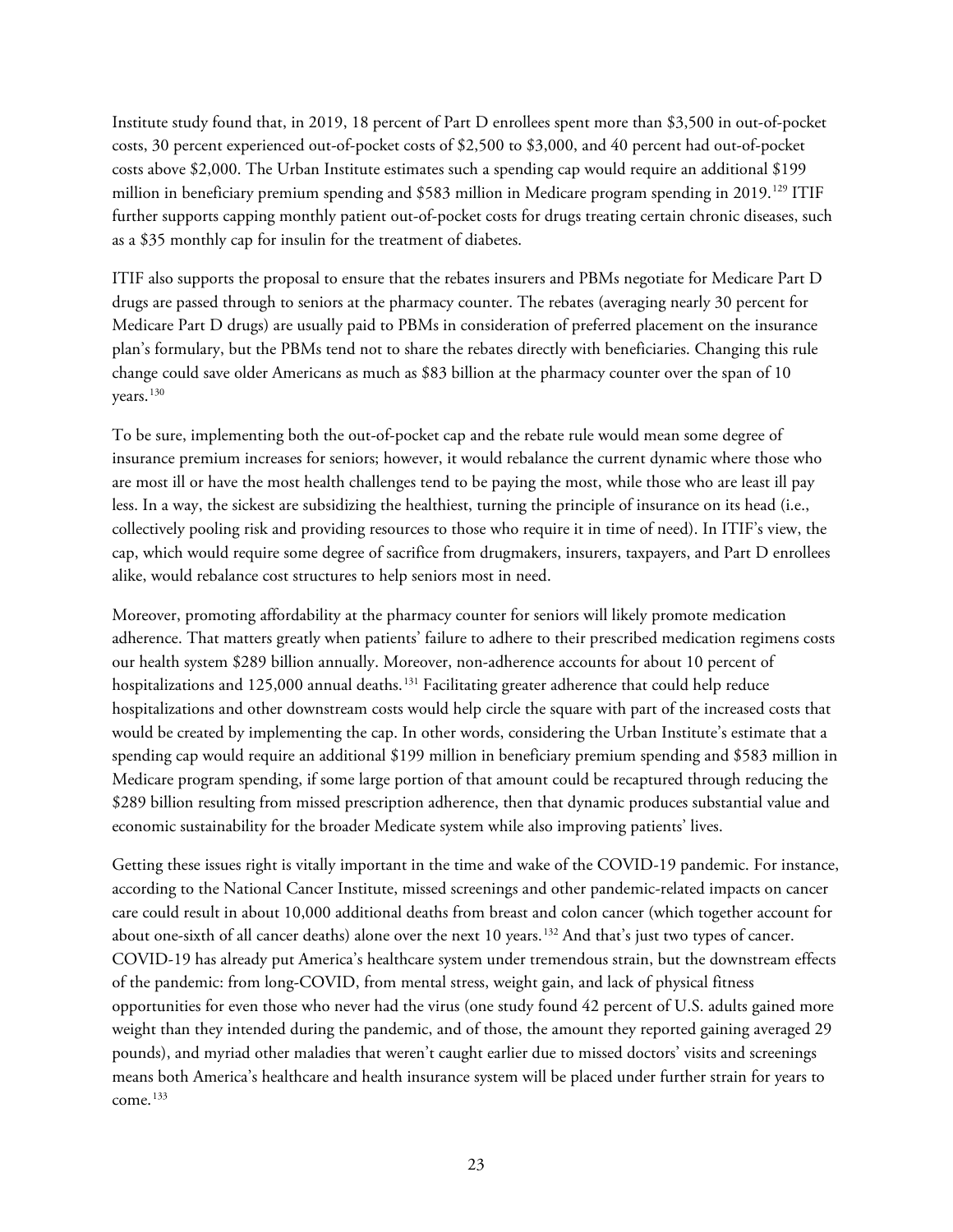### <span id="page-23-0"></span>**CONCLUSION**

In considering drug price reform, policymakers must walk a delicate line between balancing the interests of present and future generations. We could certainly have cheaper drugs today, but the inescapable reality is that if this is done by imposing price controls (as opposed to better drug insurance coverage or other means to increase competition in PBMs), this would mean fewer new medicines and likely reduced access to them for future generations. That tradeoff is inescapable. And the reality is that the system the United States has put in place over the past four decades has worked more effectively than anywhere else in the world.

On September 14, 2017, the FDA approved Mvasi, the first biosimilar for Roche's Avastin, a breakthrough anti-cancer drug for lung, cervical, and colorectal cancer. In other words, a drug for forms of cancers that scarcely existed 20 years ago is now available as a generic. That's emblematic of an effective system of U.S. life-science innovation that promotes breakthrough innovation and then facilitates generic competition to help manage drug prices.

As Jack Scannell, a senior fellow at Oxford University's Center for the Advancement of Sustainable Medical Innovation (CASMI), frames it, "I would guess that one can buy today, at rock bottom generic prices, a set of small-molecule drugs that has greater medical utility than the entire set available to anyone, anywhere, at any price in 1995." He continued, "Nearly all the generic medicine chest was created by firms who invested in R&D to win future profits that they tried pretty hard to maximize; short-term financial gain building a longterm common good."[134](#page-31-6)

It's that dynamic that explains why anti-lung cancer drugs that simply didn't exist 20 years ago are available on the market at generic prices today. And it's that dynamic that enables us to envision a future where drugs are available at generic prices in 2042 for a set of diseases that have greater medical utility than the entire set available to anyone, anywhere, at any price in 2022. But that will only be the case if policymakers preserve the conditions that have enabled the U.S. life-sciences innovation system that has become the envy of the world. In other words, Congress needs to focus on the long-term future of Americans, not simply today's outcry by some.

In conclusion, the United States enjoys a bountiful return on the roughly 14 percent of national health care expenditures it invests in prescription drugs each year. America's market-based, private-enterprise-led, government-supported biomedical innovation system has tremendous strengths. It is both the envy of the world and the source of the majority of the world's new drugs benefitting American and global citizens alike. To be sure, some reform is needed—notably to address the pinch seniors are experiencing in out-of-pocket costs at the pharmacy counter—but radical reconstructive surgery in the form of stringent drug price controls is not.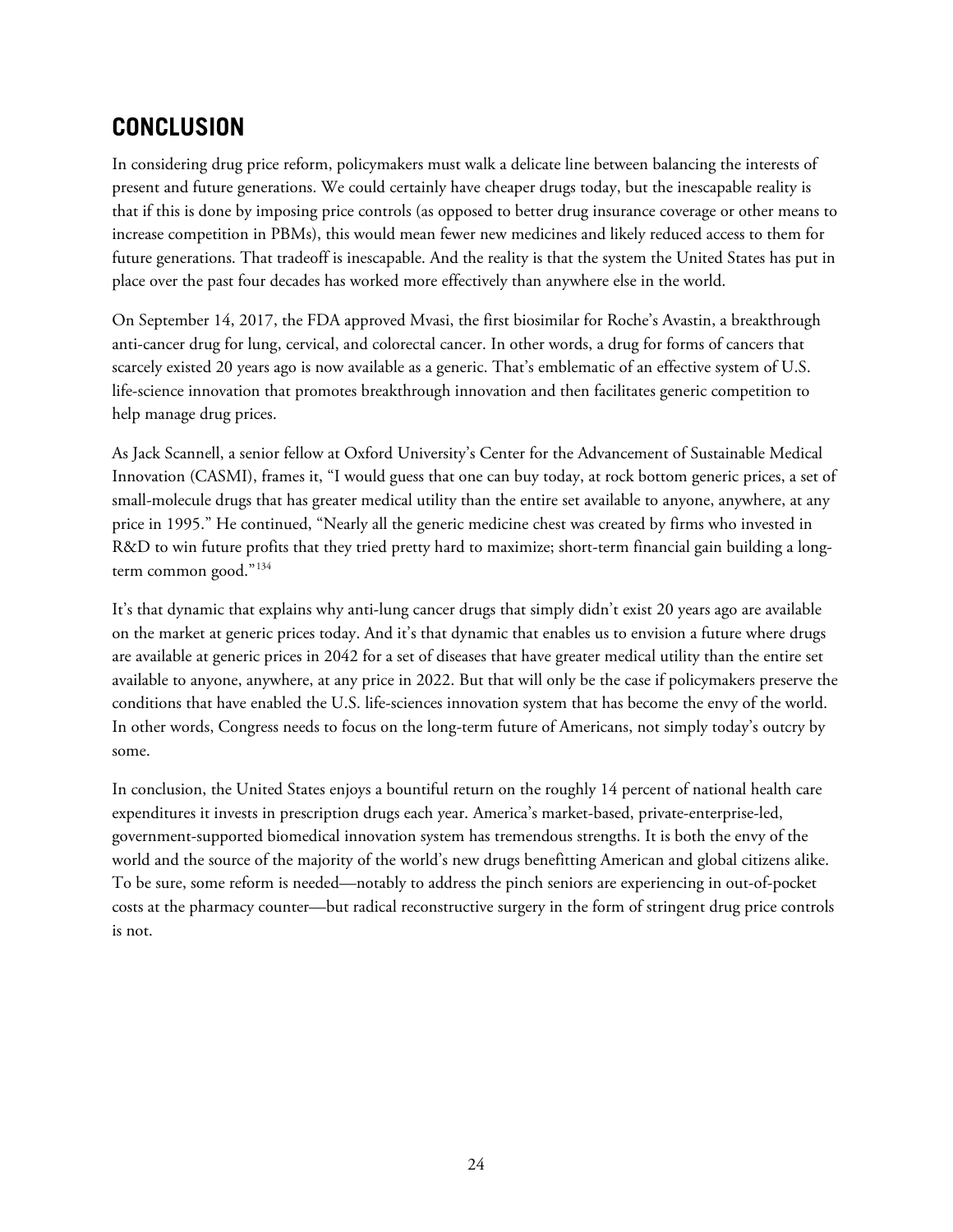#### <span id="page-24-0"></span>**ENDNOTES**

- <span id="page-24-1"></span>1. Gabriel Rubin, "Inflation Reached 7.9% in February; Consumer Prices Are the Highest in 40 Years," *Wall Street Journal*, March 10, 2022, [https://www.wsj.com/articles/us-inflation-consumer-price-index-february-2022-](https://www.wsj.com/articles/us-inflation-consumer-price-index-february-2022-11646857681) [11646857681.](https://www.wsj.com/articles/us-inflation-consumer-price-index-february-2022-11646857681)
- <span id="page-24-2"></span>2. The White House, "Fact Sheet: President Biden Reignites Cancer Moonshot to End Cancer as We Know It," February 2, 2022[, https://www.whitehouse.gov/briefing-room/statements-releases/2022/02/02/fact-sheet](https://www.whitehouse.gov/briefing-room/statements-releases/2022/02/02/fact-sheet-president-biden-reignites-cancer-moonshot-to-end-cancer-as-we-know-it/)[president-biden-reignites-cancer-moonshot-to-end-cancer-as-we-know-it/.](https://www.whitehouse.gov/briefing-room/statements-releases/2022/02/02/fact-sheet-president-biden-reignites-cancer-moonshot-to-end-cancer-as-we-know-it/)
- <span id="page-24-3"></span>3. Robert D. Atkinson, "Op-Art: Drug Price Controls vs. the NIH "Cancer Moonshot" Initiative," February 21, 2022[, https://itif.org/publications/2022/02/21/op-art-drug-price-controls-vs-nih-cancer-moonshot-initiative.](https://itif.org/publications/2022/02/21/op-art-drug-price-controls-vs-nih-cancer-moonshot-initiative)
- <span id="page-24-4"></span>4. Robert D. Atkinson, "The Impact of China's Policies on Global Biopharmaceutical Industry Innovation" (ITIF, September 2020), [https://itif.org/publications/2020/09/08/impact-chinas-policies-global-biopharmaceutical](https://itif.org/publications/2020/09/08/impact-chinas-policies-global-biopharmaceutical-industry-innovation)[industry-innovation;](https://itif.org/publications/2020/09/08/impact-chinas-policies-global-biopharmaceutical-industry-innovation)
- <span id="page-24-5"></span>5. Office of Congresswoman Katie Porter, "Killer Profits: How Big Pharma Takeovers Destroy Innovation and Harm Patients" (January 2021), 15, [https://porter.house.gov/uploadedfiles/final\\_pharma\\_ma\\_and\\_innovation\\_report\\_january\\_2021.pdf.](https://porter.house.gov/uploadedfiles/final_pharma_ma_and_innovation_report_january_2021.pdf)
- <span id="page-24-6"></span>6. Robert D. Atkinson and Stephen Ezell, "Five Fatal Flaws in Rep. Katie Porter's Indictment of the U.S. Drug Industry," (ITIF, May 20, 2021)[, https://itif.org/publications/2021/05/20/five-fatal-flaws-rep-katie-porters](https://itif.org/publications/2021/05/20/five-fatal-flaws-rep-katie-porters-indictment-us-drug-industry)[indictment-us-drug-industry.](https://itif.org/publications/2021/05/20/five-fatal-flaws-rep-katie-porters-indictment-us-drug-industry)
- <span id="page-24-7"></span>7. Peterson-Kff Health Systems Tracker, Peterson Center on Healthcare and Kaiser Family Foundation (National Health Spending, accessed March 12, 2022) [https://www.healthsystemtracker.org/health-spending-explorer/.](https://www.healthsystemtracker.org/health-spending-explorer/)
- <span id="page-24-8"></span>8. Rabah Kamal, Cynthia Cox Twitter, and Daniel McDermott, "What are the recent and forecasted trends in prescription drug spending?" (Peterson Center on Healthcare and Kaiser Family Foundation, February 20, 2019), [https://www.healthsystemtracker.org/chart-collection/recent-forecasted-trends-prescription-drug-spending.](https://www.healthsystemtracker.org/chart-collection/recent-forecasted-trends-prescription-drug-spending)
- <span id="page-24-9"></span>9. Ibid.
- <span id="page-24-10"></span>10. Altarum, "Projections of the Non-Retail Prescription Drug Share of National Health Expenditures," September 2020, 3[, https://altarum.org/publications/projections-non-retail-prescription-drug-share-national-health](https://altarum.org/publications/projections-non-retail-prescription-drug-share-national-health-expenditures)[expenditures.](https://altarum.org/publications/projections-non-retail-prescription-drug-share-national-health-expenditures)
- <span id="page-24-11"></span>11. Note, the OECD uses a slightly different accounting methodology to equivalent compare countries' prescription drug health expenditures, the point is meant to be illustrative.
- <span id="page-24-12"></span>12. Organization for Economic Cooperation and Development, "Pharmaceutical spending as % total health spending, 2020 (or latest available year)," https://data.oecd.org/healthres/pharmaceutical-spending.htm.
- <span id="page-24-13"></span>13. Bureau of Labor Statistics, Consumer Price Index (accessed March 10, 2022) [https://www.bls.gov/cpi/.](https://www.bls.gov/cpi/)
- <span id="page-24-14"></span>14. Bureau of Labor Statistics, Consumer Expenditure Survey (Healthcare expenditures, 2005-2020) [https://www.bls.gov/cex/.](https://www.bls.gov/cex/)
- <span id="page-24-15"></span>15. Andrew Brownlee and Joran Watson, "The Pharmaceutical Supply Chain, 2013-2020" (Berkeley Research Group, 2022), 3[, https://www.thinkbrg.com/insights/publications/pharmaceutical-supply-chain-2013-2020/.](https://www.thinkbrg.com/insights/publications/pharmaceutical-supply-chain-2013-2020/)
- <span id="page-24-16"></span>16. Ibid.
- <span id="page-24-17"></span>17. Inmaculada Hernandez et al., "Changes in List Prices, Net Prices, and Discounts for Branded Drugs in the US, 2007-2018," *Journal of the American Medical Association* Vol. 323, No. 9 (2020): 856, [https://pubmed.ncbi.nlm.nih.gov/32125403/.](https://pubmed.ncbi.nlm.nih.gov/32125403/)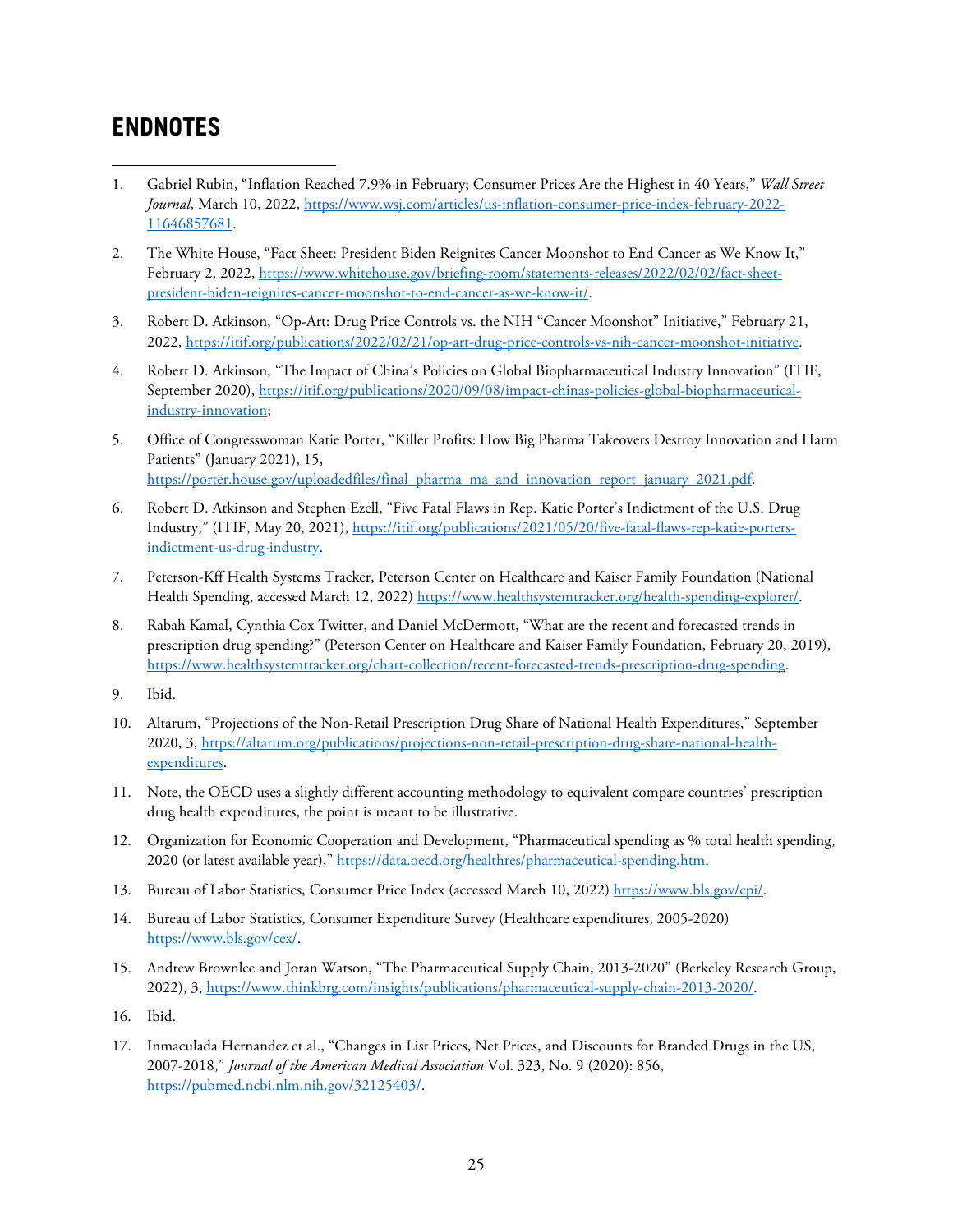<span id="page-25-0"></span>18. Ibid., 27.

- <span id="page-25-1"></span>19. Jared S. Hopkins and Peter Loftus, "Flip the Script: Drugmakers Blame Middlemen for Price Increases," *The Wall Street Journal*, February 5, 2019, [https://www.wsj.com/articles/flip-the-script-drugmakers-blame-middlemen-for](https://www.wsj.com/articles/flip-the-script-drugmakers-blame-middlemen-for-price-hikes-11549364401)[price-hikes-11549364401.](https://www.wsj.com/articles/flip-the-script-drugmakers-blame-middlemen-for-price-hikes-11549364401)
- <span id="page-25-2"></span>20. Aaron Vandervelde and Eleanor Blalock, "The Pharmaceutical Supply Chain: Goss Drug Expenditures Realized by Stakeholders" (Berkeley Research Group, 2017), [https://www.thinkbrg.com/media/publication/863\\_Vandervelde\\_PhRMA-January-2017\\_WEB-FINAL.pdf.](https://www.thinkbrg.com/media/publication/863_Vandervelde_PhRMA-January-2017_WEB-FINAL.pdf)
- <span id="page-25-3"></span>21. Robert Zirkelbach, "The PBM story you haven't heard: Hidden fees quadrupled in two years," *The Catalyst*, March 20, 2019[, https://catalyst.phrma.org/the-pbm-story-you-havent-heard-hidden-fees-quadrupled-in-two-years.](https://catalyst.phrma.org/the-pbm-story-you-havent-heard-hidden-fees-quadrupled-in-two-years)
- <span id="page-25-4"></span>22. Ibid.
- <span id="page-25-5"></span>23. Greg Reh, "2020 Global Life-sciences Outlook: Creating new value, building blocks for the future" (Deloitte, 2020), 17[, https://www.economist.com/search?q=pharmaceutical+industry+returns.](https://www.economist.com/search?q=pharmaceutical+industry+returns)
- <span id="page-25-6"></span>24. Ibid.
- <span id="page-25-7"></span>25. Ibid.
- <span id="page-25-8"></span>26. Neeraj Sood, et al., "Do companies in the pharmaceutical supply chain earn excess returns?" *International Journal of Health Economics and Management* (January 4, 2021): 99-114, [https://doi.org/10.1007/s10754-020-09291-1.](https://doi.org/10.1007/s10754-020-09291-1) The researchers calculated the "risk adjusted rate of return" by subtracting capital costs, which vary with the level of risk across industries.
- <span id="page-25-9"></span>27. Ibid., 110.
- <span id="page-25-10"></span>28. U.S. Congress, Office of Technology Assessment (OTA), "Pharmaceutical R&D: Costs, Risks and Rewards," OTA-H-522 (Washington, DC: U.S. Government Printing Office, February 1993), 2, [http://ota.fas.org/reports/9336.pdf.](http://ota.fas.org/reports/9336.pdf)
- <span id="page-25-11"></span>29. F.M. Scherer, "Pricing, Profits, and Technological Progress in Pharmaceutical Industry" Journal of Economic Perspectives Vol. 7, No. 3 (Summer 1993): 97-115[, http://pubs.aeaweb.org/doi/pdfplus/10.1257/jep.7.3.97.](http://pubs.aeaweb.org/doi/pdfplus/10.1257/jep.7.3.97)
- <span id="page-25-12"></span>30. U.S. Congress, Office of Technology Assessment, "Pharmaceutical R&D: Costs, Risks and Rewards," 24.
- <span id="page-25-13"></span>31. Robert D. Atkinson, "Why Life-Sciences Innovation Is Politically "Purple"—and How Partisans Get It Wrong" (ITIF, February 2016)[, https://itif.org/publications/2016/02/22/why-life-sciences-innovation-politically-purple.](https://itif.org/publications/2016/02/22/why-life-sciences-innovation-politically-purple)
- <span id="page-25-14"></span>32. Frank Lichtenberg, "Pharmaceutical Innovation and Longevity Growth in 30 Developing and High-income Countries, 2000–2009" *Health Policy and Technology* Vol. 3, Issue 1 (March 2014): 36–58, [https://www.sciencedirect.com/science/article/abs/pii/S2211883713000646.](https://www.sciencedirect.com/science/article/abs/pii/S2211883713000646)
- <span id="page-25-15"></span>33. Stephen Kurczy, "Calculating the Benefit of Drugs," *Columbia Business School Ideas and Insights*, February 12, 2019[, https://www8.gsb.columbia.edu/articles/ideas-work/calculating-benefits-drugs.](https://www8.gsb.columbia.edu/articles/ideas-work/calculating-benefits-drugs)
- <span id="page-25-16"></span>34. Stephen Chupaska, "The Value of a Vaccine," *Columbia Business School Ideas and Insights*, March 23, 2020, [https://www8.gsb.columbia.edu/articles/ideas-work/value-vaccine.](https://www8.gsb.columbia.edu/articles/ideas-work/value-vaccine)
- <span id="page-25-17"></span>35. Rebecca L. Siegel et al., "Cancer Statistics, 2021" *CA: A Cancer Journal for Physicians* (Volume 7, Issue 1): 7-33, [https://acsjournals.onlinelibrary.wiley.com/doi/full/10.3322/caac.21654.](https://acsjournals.onlinelibrary.wiley.com/doi/full/10.3322/caac.21654)
- <span id="page-25-18"></span>36. Seth A. Seabury et al., "Quantifying Gains in the War on Cancer Due to Improved Treatment and Earlier Detection" *Forum for Health Economics & Policy* Vol. 19, Issue 1 (November 2015), [https://www.degruyter.com/view/journals/fhep/19/1/article-p141.xml.](https://www.degruyter.com/view/journals/fhep/19/1/article-p141.xml)
- <span id="page-25-19"></span>37. C. Gambacorti-Passerini et al., "Multicenter independent assessment of outcomes in chronic myeloid leukemia patients treated with imatinib" *Journal of the National Cancer Institute* Vol. 103, Issue 7 (April 2011): 553–561, [https://pubmed.ncbi.nlm.nih.gov/21422402/.](https://pubmed.ncbi.nlm.nih.gov/21422402/)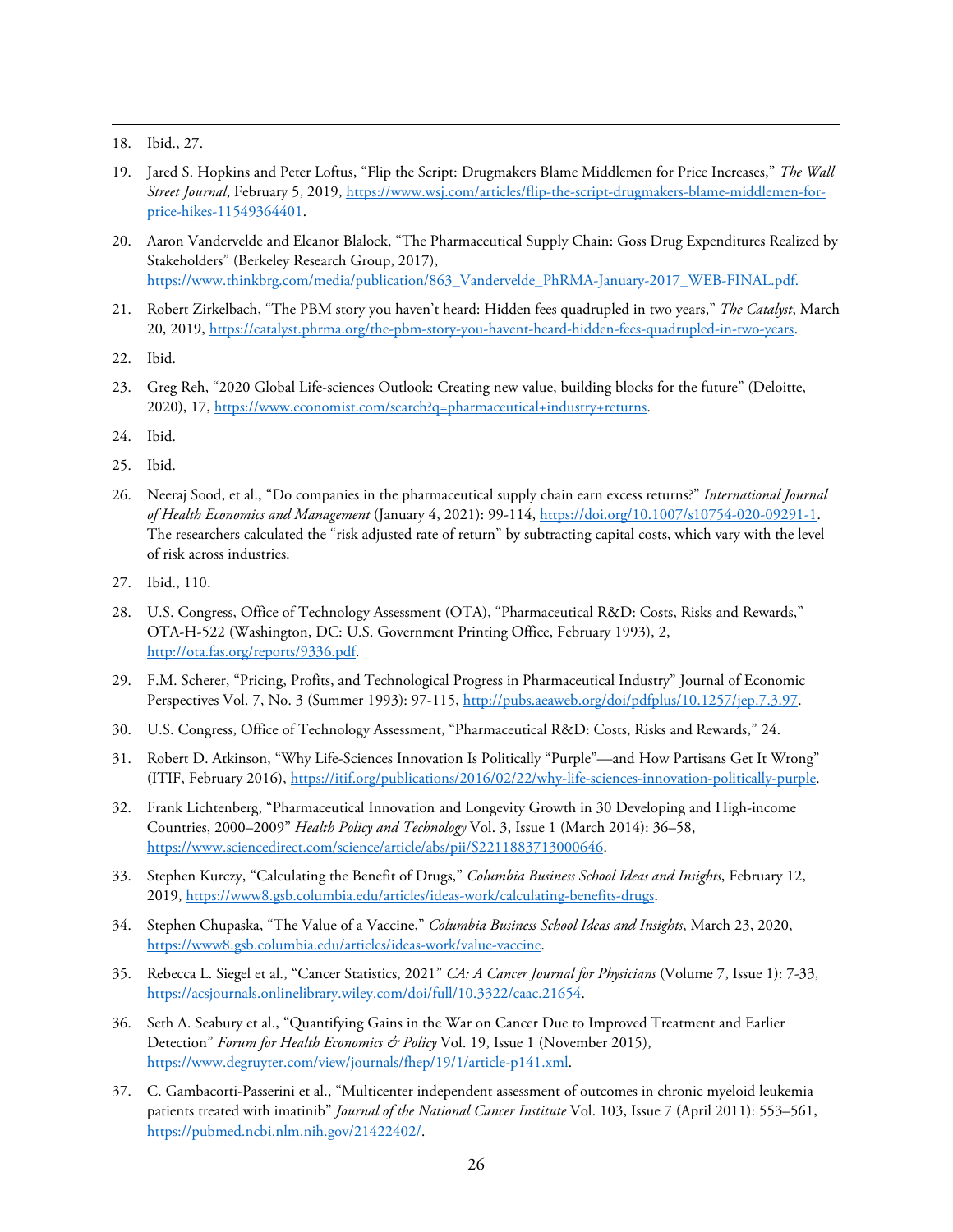- <span id="page-26-0"></span>38. Stephen Ezell, "Seizing the Transformative Opportunity of Multi-cancer Early Detection" (ITIF, April 2021), [https://itif.org/publications/2021/04/19/seizing-transformative-opportunity-multi-cancer-early-detection.](https://itif.org/publications/2021/04/19/seizing-transformative-opportunity-multi-cancer-early-detection)
- <span id="page-26-1"></span>39. Frank R. Lichtenberg, "The Impact of Pharmaceutical Innovation on Disability Days and the Use of Medical Services in the United States, 1997–2010" *Journal of Human Capital* Vol. 8, No. 4 (Winter 2014): 432–480, [https://www.jstor.org/stable/10.1086/679110.](https://www.jstor.org/stable/10.1086/679110)
- <span id="page-26-2"></span>40. Frank R. Lichtenberg, "The Benefits of Pharmaceutical Innovation: Health, Longevity, and Savings" (Montreal Economic Institute, 2016), 5, [https://www.iedm.org/files/cahier0216\\_en\\_0.pdf.](https://www.iedm.org/files/cahier0216_en_0.pdf)
- <span id="page-26-3"></span>41. Ibid.
- <span id="page-26-4"></span>42. Frank R. Lichtenberg, "The impact of biopharmaceutical innovation on disability, Social Security recipiency, and use of medical care of U.S. community residents, 1988–2015" National Bureau of Economic Research, NB21-02 (October 2021)[, https://www.nber.org/programs-projects/projects-and-centers/retirement-and-disability-research](https://www.nber.org/programs-projects/projects-and-centers/retirement-and-disability-research-center/center-papers/nb21-02)[center/center-papers/nb21-02.](https://www.nber.org/programs-projects/projects-and-centers/retirement-and-disability-research-center/center-papers/nb21-02)
- <span id="page-26-5"></span>43. Stephen Ezell, "The Imperative of Protecting Life-Sciences Innovation in the TPP" (ITIF<sup>,</sup> March 2015), [http://www2.itif.org/2015-life-science-tpp.pdf.](http://www2.itif.org/2015-life-science-tpp.pdf)
- <span id="page-26-6"></span>44. Joe Kennedy and Robert D. Atkinson, "Healthy Funding: Ensuring a Predictable and Growing Budget for the National Institutes of Health" (ITIF and United for Medical Research, February 2015), 2, [http://www2.itif.org/2015-healthy-funding.pdf.](http://www2.itif.org/2015-healthy-funding.pdf)
- <span id="page-26-7"></span>45. The Alzheimer's Association, "Changing the Trajectory of Alzheimer's Disease" (2015), [http://www.alz.org/documents\\_custom/trajectory.pdf.](http://www.alz.org/documents_custom/trajectory.pdf)
- <span id="page-26-8"></span>46. Adams Nager, "A Trillion-Dollar Opportunity: How Brain Research Can Drive Health and Prosperity" (<sup>I</sup>TIF<sup>,</sup> July 2016)[, http://www2.itif.org/2016-trillion-dollar-opportunity.pdf.](http://www2.itif.org/2016-trillion-dollar-opportunity.pdf)
- <span id="page-26-9"></span>47. William Nordhaus, "Schumpeterian Profits and the Alchemist Fallacy" (working paper, Department of Economics, Yale University, 2005), [http://www.econ.yale.edu/ddp/ddp00/ddp0006.pdf.](http://www.econ.yale.edu/ddp/ddp00/ddp0006.pdf)
- <span id="page-26-10"></span>48. Trading Economics, "United States Exports of Pharmaceutical Products," [https://tradingeconomics.com/united](https://tradingeconomics.com/united-states/exports/pharmaceutical-products)[states/exports/pharmaceutical-products.](https://tradingeconomics.com/united-states/exports/pharmaceutical-products)
- <span id="page-26-11"></span>49. TEConomy Partners, LLC and PhRMA, "Economic Impact of the U.S. Biopharmaceutical Industry," 5.
- <span id="page-26-12"></span>50. U.S. Bureau of Labor Statistics, "Quarterly Census of Employment and Wages" (Employment for NAICS 3254, 541714, 541711).
- <span id="page-26-13"></span>51. Russell Ormiston, "An Analysis of Construction Spending in the Pharmaceutical & Biotech Industry, 2015-2020" (Pharmaceutical Industry Labor-Management Association and the Institute for Construction Economic Research (ICERES), June 2021), [https://unionjobs.pilma.org/wp-content/uploads/2021/06/PIL-D-2106-Full-Jobs-](https://unionjobs.pilma.org/wp-content/uploads/2021/06/PIL-D-2106-Full-Jobs-Report_FINAL.pdf)[Report\\_FINAL.pdf.](https://unionjobs.pilma.org/wp-content/uploads/2021/06/PIL-D-2106-Full-Jobs-Report_FINAL.pdf)
- <span id="page-26-14"></span>52. Stephen Ezell, "Ten Reasons Why a COVID-19 TRIPS IP Waiver Is Unwarranted," *Innovation Files*, April 9, 2021[, https://itif.org/publications/2021/04/09/ten-reasons-why-covid-19-trips-ip-waiver-unwarranted.](https://itif.org/publications/2021/04/09/ten-reasons-why-covid-19-trips-ip-waiver-unwarranted)
- <span id="page-26-15"></span>53. Catherine Clifford, "How the Moderna Covid-19 mRNA vaccine was made so quickly," *CNBC*, July 9, 2011, [https://www.cnbc.com/2021/07/03/how-moderna-made-its-mrna-covid-vaccine-so-quickly-noubar-afeyan.html.](https://www.cnbc.com/2021/07/03/how-moderna-made-its-mrna-covid-vaccine-so-quickly-noubar-afeyan.html)
- <span id="page-26-16"></span>54. Peter Wilderford, "How long does it take to research and develop a new vaccine?" *Effective Altruism Forum*, June 28, 2017[, https://forum.effectivealtruism.org/posts/8qMDseJTE3vCFiYec/how-long-does-it-take-to-research-and](https://forum.effectivealtruism.org/posts/8qMDseJTE3vCFiYec/how-long-does-it-take-to-research-and-develop-a-new-vaccine)[develop-a-new-vaccine.](https://forum.effectivealtruism.org/posts/8qMDseJTE3vCFiYec/how-long-does-it-take-to-research-and-develop-a-new-vaccine)
- <span id="page-26-17"></span>55. Ross C. DeVol, Armen Bedroussian, and Benjamin Yeo, *The Global Biomedical Industry: Preserving U.S. Leadership* (Milken Institute, September 2011, 5), [https://www.lifechanginginnovation.org/sites/default/files/files/Global%20Bio\\_Full%20Report\\_WEB.pdf.](https://www.lifechanginginnovation.org/sites/default/files/files/Global%20Bio_Full%20Report_WEB.pdf)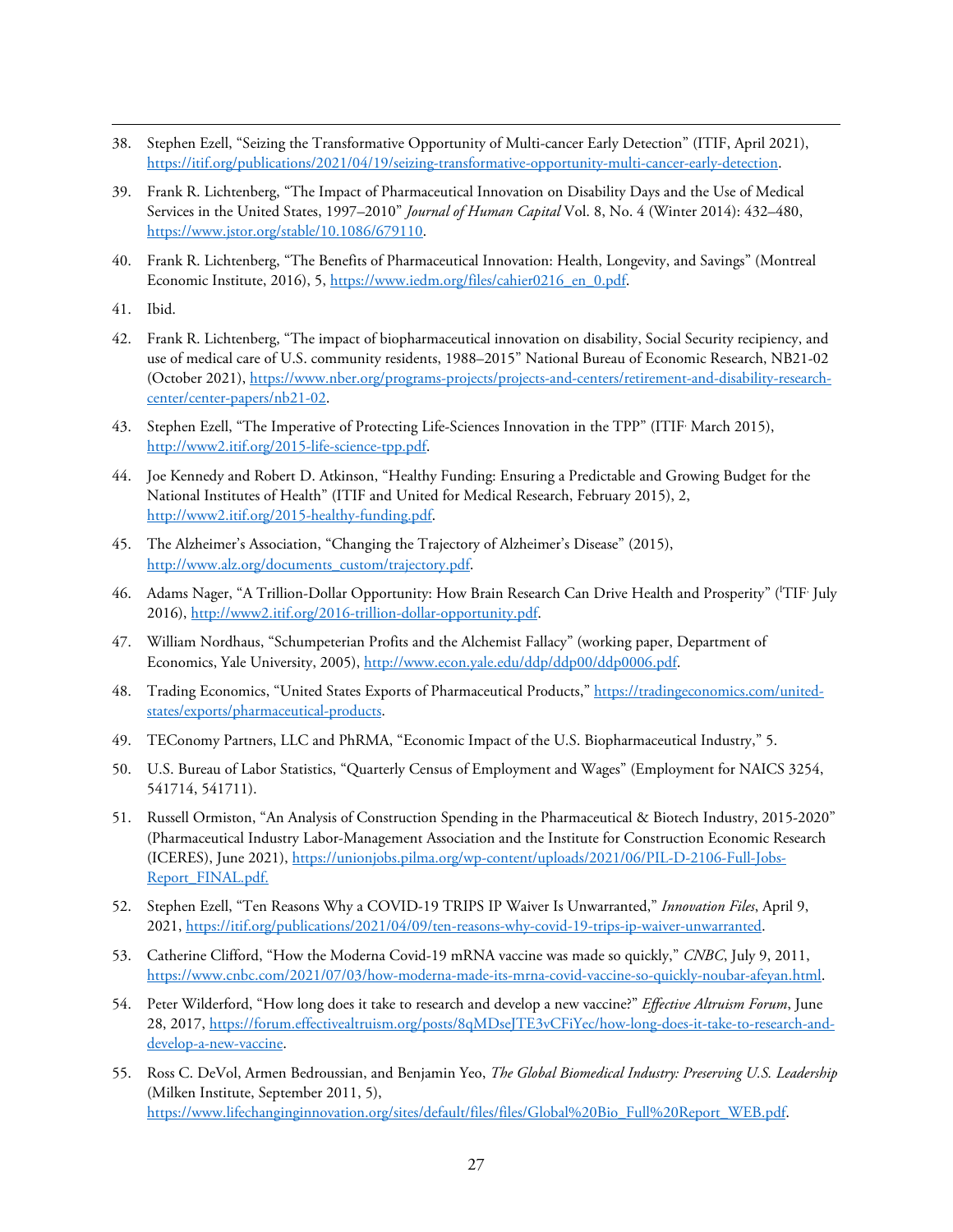- <span id="page-27-0"></span>56. Joe Kennedy, "How to Ensure That America's Life-sciences Sector Remains Globally Competitive" (ITIF, March 2018), 37[, https://itif.org/publications/2018/03/26/how-ensure-americas-life-sciences-sector-remains-globally](https://itif.org/publications/2018/03/26/how-ensure-americas-life-sciences-sector-remains-globally-competitive)[competitive;](https://itif.org/publications/2018/03/26/how-ensure-americas-life-sciences-sector-remains-globally-competitive) European Federation of Pharmaceutical Industries and Associations, "The Pharmaceutical Industry in Figures, Key Data 2017," 8[, https://www.efpia.eu/media/219735/efpia-pharmafigures2017\\_statisticbroch\\_v04](https://www.efpia.eu/media/219735/efpia-pharmafigures2017_statisticbroch_v04-final.pdf) [final.pdf.](https://www.efpia.eu/media/219735/efpia-pharmafigures2017_statisticbroch_v04-final.pdf)
- <span id="page-27-1"></span>57. Cello Health, "15 Breakthrough drug innovations (infographic),[" https://cellohealth.com/us/views/15](https://cellohealth.com/us/views/15-breakthrough-drug-innovations-infographic/) [breakthrough-drug-innovations-infographic/.](https://cellohealth.com/us/views/15-breakthrough-drug-innovations-infographic/)
- <span id="page-27-2"></span>58. Matt Fuchs, "6 Biotech Breakthroughs of 2021 That Missed the Attention They Deserved," *Leaps.org*, January 3, 2022[, https://leaps.org/6-biotech-breakthroughs-of-2021-that-missed-the-attention-they-deserved/new-alzheimer](https://leaps.org/6-biotech-breakthroughs-of-2021-that-missed-the-attention-they-deserved/new-alzheimer-s-therapies)[s-therapies.](https://leaps.org/6-biotech-breakthroughs-of-2021-that-missed-the-attention-they-deserved/new-alzheimer-s-therapies)
- <span id="page-27-3"></span>59. Ibid.
- <span id="page-27-4"></span>60. Ibid.
- <span id="page-27-5"></span>61. Research America and TEConomy Partners, "U.S. Investments in Medical and Health Research and Development, 2016–2020" (Research America and TEConomy Partners, January 2022), 1, [https://www.researchamerica.org/sites/default/files/Publications/Research%21America-](https://www.researchamerica.org/sites/default/files/Publications/Research%21America-Investment%20Report.Final.January%202022.pdf)[Investment%20Report.Final.January%202022.pdf.](https://www.researchamerica.org/sites/default/files/Publications/Research%21America-Investment%20Report.Final.January%202022.pdf)
- <span id="page-27-6"></span>62. Justin Chakma et al., "Asia's Ascent—Global Trends in Biomedical R&D Expenditures" *New England Journal of Medicine* 370 No. 1 (January 2014); ER Dorsey et al., "Funding of US Biomedical Research, 2003-2008" *New England Journal of Medicine* 303 (2010): 137-43, [http://www.ncbi.nlm.nih.gov/pubmed/20068207.](http://www.ncbi.nlm.nih.gov/pubmed/20068207)
- <span id="page-27-7"></span>63. Congressional Budget Office (CBO), "Research and Development in the Pharmaceutical Industry" (CBO, April 2021), 4-5, [https://www.cbo.gov/publication/57025.](https://www.cbo.gov/publication/57025)
- <span id="page-27-8"></span>64. Ibid.
- <span id="page-27-9"></span>65. TEConomy Partners, LLC and PhRMA, "Economic Impact of the U.S. Biopharmaceutical Industry," 7.
- <span id="page-27-10"></span>66. Congressional Budget Office, "Research and Development in the Pharmaceutical Industry."
- <span id="page-27-11"></span>67. Ibid., 5.
- <span id="page-27-12"></span>68. TEConomy Partners, LLC and PhRMA, "Economic Impact of the U.S. Biopharmaceutical Industry," 7.
- <span id="page-27-13"></span>69. Stephen Ezell, "The Bayh-Dole Act's Vital Importance to the U.S. Life-Sciences Innovation System" (ITIF, March 2019), 20[, https://itif.org/sites/default/files/2019-bayh-dole-act.pdf.](https://itif.org/sites/default/files/2019-bayh-dole-act.pdf)
- <span id="page-27-14"></span>70. Association of University Technology Managers (AUTM), "AUTM 2020 Licensing Activity Survey" (AUTM, 2020), 3[, https://autm.net/AUTM/media/SurveyReportsPDF/FY20-US-Licensing-Survey-FNL.pdf.](https://autm.net/AUTM/media/SurveyReportsPDF/FY20-US-Licensing-Survey-FNL.pdf)
- <span id="page-27-15"></span>71. Stephen Ezell, "Ensuring U.S. Biopharmaceutical Competitiveness" (ITIF, July 2020), 34-35, [https://itif.org/publications/2020/07/16/ensuring-us-biopharmaceutical-competitiveness.](https://itif.org/publications/2020/07/16/ensuring-us-biopharmaceutical-competitiveness)
- <span id="page-27-16"></span>72. TEConomy Partners, LLC and PhRMA, "The Economic Impact of the U.S. Biopharmaceutical Industry"; April 2019 analysis of Pitchbook data[, https://pitchbook.com.](https://pitchbook.com/)
- <span id="page-27-17"></span>73. Jacob Pileth, "In 2021 it paid to stay private when the chips were down," *Evaluate Vantage*, January 5, 2022, [https://www.evaluate.com/vantage/articles/insights/venture-financing/2021-it-paid-stay-private-when-chips-were](https://www.evaluate.com/vantage/articles/insights/venture-financing/2021-it-paid-stay-private-when-chips-were-down)[down.](https://www.evaluate.com/vantage/articles/insights/venture-financing/2021-it-paid-stay-private-when-chips-were-down)
- <span id="page-27-18"></span>74. Pacific BioLabs, "Stages of Drug Development," [https://pacificbiolabs.com/stages-of-drug-development.](https://pacificbiolabs.com/stages-of-drug-development)
- <span id="page-27-19"></span>75. PhRMA, "Chart Pack: Biopharmaceuticals in Perspective, Summer 2019" (PhRMA, 2019), [https://www.phrma.org/-/media/Project/PhRMA/PhRMA-Org/PhRMA-Org/PDF/P-](https://www.phrma.org/-/media/Project/PhRMA/PhRMA-Org/PhRMA-Org/PDF/P-R/PhRMA_2019_ChartPack_Final.pdf)[R/PhRMA\\_2019\\_ChartPack\\_Final.pdf.](https://www.phrma.org/-/media/Project/PhRMA/PhRMA-Org/PhRMA-Org/PDF/P-R/PhRMA_2019_ChartPack_Final.pdf)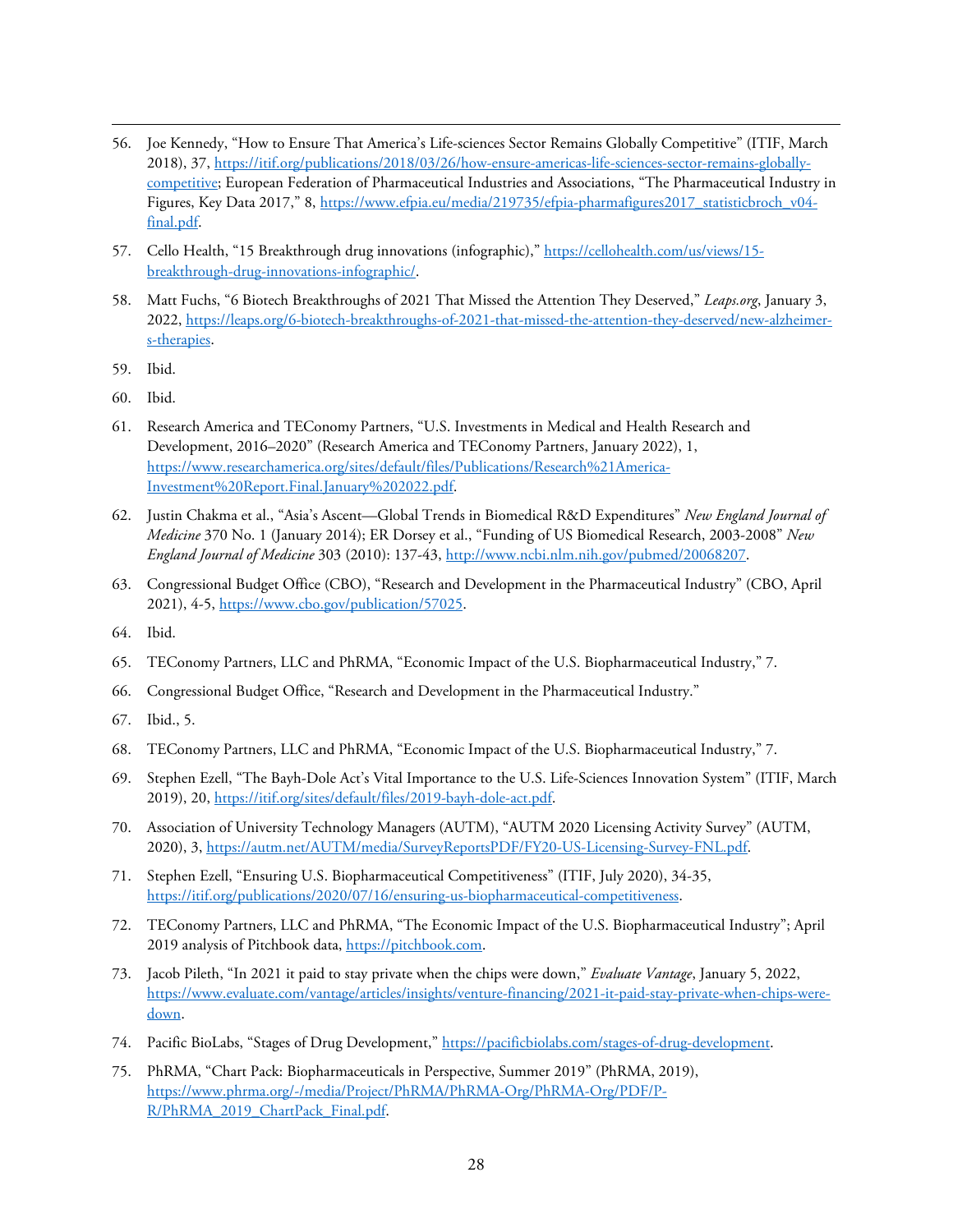- <span id="page-28-0"></span>76. Deloitte Center for Health Solutions, "Unlocking R&D Productivity: Measuring the Return From Pharmaceutical Innovation 2018" (Deloitte Center for Health Solutions, 2018), [https://www2.deloitte.com/global/en/pages/life](https://www2.deloitte.com/global/en/pages/life-sciences-and-healthcare/articles/measuring-return-from-pharmaceutical-innovation.html)[sciences-and-healthcare/articles/measuring-return-from-pharmaceutical-innovation.html.](https://www2.deloitte.com/global/en/pages/life-sciences-and-healthcare/articles/measuring-return-from-pharmaceutical-innovation.html)
- <span id="page-28-1"></span>77. Deloitte Center for Health Solutions, "Unlocking R&D Productivity: Measuring the Return From Pharmaceutical Innovation 2019" (Deloitte Center for Health Solutions, 2019), 2, [https://www2.deloitte.com/content/dam/Deloitte/uk/Documents/life-sciences-health-care/deloitte-uk-ten-years](https://www2.deloitte.com/content/dam/Deloitte/uk/Documents/life-sciences-health-care/deloitte-uk-ten-years-on-measuring-return-on-pharma-innovation-report-2019.pdf)[on-measuring-return-on-pharma-innovation-report-2019.pdf.](https://www2.deloitte.com/content/dam/Deloitte/uk/Documents/life-sciences-health-care/deloitte-uk-ten-years-on-measuring-return-on-pharma-innovation-report-2019.pdf)
- <span id="page-28-2"></span>78. Deloitte Center for Health Solutions, "Ten years On: Measuring the return from pharmaceutical innovation 2019" (Deloitte Center for Health Solutions, 2019), 6, [https://www2.deloitte.com/content/dam/Deloitte/uk/Documents/life-sciences-health-care/deloitte-uk-ten-years](https://www2.deloitte.com/content/dam/Deloitte/uk/Documents/life-sciences-health-care/deloitte-uk-ten-years-on-measuring-return-on-pharma-innovation-report-2019.pdf)[on-measuring-return-on-pharma-innovation-report-2019.pdf.](https://www2.deloitte.com/content/dam/Deloitte/uk/Documents/life-sciences-health-care/deloitte-uk-ten-years-on-measuring-return-on-pharma-innovation-report-2019.pdf)
- <span id="page-28-3"></span>79. Congressional Budget Office (CBO), "How Taxes Affect the Incentives to Invest in New Intangible Assets" (CBO, November 2018), 22-23, https://www.cbo.gov/system/files?file=2018-11/54648-Intangible\_Assets.pdf.
- <span id="page-28-4"></span>80. Henry Grabowski and John Vernon, "A New Look at the Returns and Risks to Pharmaceutical R&D" *Management Science*, Vol. 36, No. 7. (July 1990), 804-821.
- <span id="page-28-5"></span>81. John Vernon, Joseph Golec, and Joseph DiMasi, "Drug Development Costs When Financial Risk is Measured Using the Fama-French Three-Factor Model" *Health Economics* 19, (August 2010), [https://pubmed.ncbi.nlm.nih.gov/19655335/.](https://pubmed.ncbi.nlm.nih.gov/19655335/)
- <span id="page-28-6"></span>82. Jack Scannell, "Four Reasons Drugs Are Expensive, Of Which Two Are False," *Forbes*, October 13, 2015, [http://www.forbes.com/sites/matthewherper/2015/10/13/four-reasons-drugs-are-expensive-of-which-two-are](http://www.forbes.com/sites/matthewherper/2015/10/13/four-reasons-drugs-are-expensive-of-which-two-are-false/#257708d948a5)[false/#257708d948a5.](http://www.forbes.com/sites/matthewherper/2015/10/13/four-reasons-drugs-are-expensive-of-which-two-are-false/#257708d948a5)
- <span id="page-28-7"></span>83. OECD, *Pharmaceutical Pricing Policies in a Global Market*, 190.
- <span id="page-28-8"></span>84. Organization for Economic Cooperation and Development, *Pharmaceutical Pricing Policies in a Global Market* (OECD, September 2008), 190, [http://www.oecd.org/els/pharmaceutical-pricing-policies-in-a-global-market.htm.](http://www.oecd.org/els/pharmaceutical-pricing-policies-in-a-global-market.htm)
- <span id="page-28-9"></span>85. Destrina Grace Simanjuntak and Raymond R. Tjandrawinata, "Impact of Profitability, R&D Intensity, and Cash Flow on R&D Expenditure in Pharmaceutical Companies" (Social Science Research Network, April 29, 2011), [http://papers.ssrn.com/sol3/papers.cfm?abstract\\_id=1824267.](http://papers.ssrn.com/sol3/papers.cfm?abstract_id=1824267)
- <span id="page-28-10"></span>86. Alfonso Gambardella, *Science and Innovation: The US Pharmaceutical Industry During the 1980s* (Cambridge University Press, 1995).
- <span id="page-28-11"></span>87. Pierre Dubois, "Market size and pharmaceutical innovation," *The Rand Journal of Economics* Vol. 46, Issue 4 (October 2015): 844–871[, https://onlinelibrary.wiley.com/doi/full/10.1111/1756-2171.12113.](https://onlinelibrary.wiley.com/doi/full/10.1111/1756-2171.12113)
- <span id="page-28-12"></span>88. Joe Kennedy, "The Link Between Drug Prices and Research on the Next Generation of Cures" (ITIF, September 2019)[, https://itif.org/publications/2019/09/09/link-between-drug-prices-and-research-next-generation-cures.](https://itif.org/publications/2019/09/09/link-between-drug-prices-and-research-next-generation-cures)
- <span id="page-28-13"></span>89. Carmelo Giaccotto, Rexford E. Santerre, and John A. Vernon, "Drug Prices and Research and Development Investment Behavior in the Pharmaceutical Industry," *The Journal of Law & Economics* Vol. 48, Issue 1 April 2005, [https://www.jstor.org/stable/10.1086/426882?seq=1#page\\_scan\\_tab\\_contents.](https://www.jstor.org/stable/10.1086/426882?seq=1#page_scan_tab_contents)
- <span id="page-28-14"></span>90. Frank R. Lichtenberg, "Importation and Innovation," NBER Working Paper No. 12539, September 2006, [https://www.nber.org/papers/w12539.](https://www.nber.org/papers/w12539)
- <span id="page-28-15"></span>91. Joseph Golec and John A. Vernon, "Financial Effects of Pharmaceutical Price Regulation on R&D Sending by EU Versus US Firms," *Pharmacoeconomic*s, Vol. 28, Issue 8 (2010), 625, [https://pubmed.ncbi.nlm.nih.gov/20617857/.](https://pubmed.ncbi.nlm.nih.gov/20617857/) All cost estimates were converted to 2019 dollars using the consumer price index.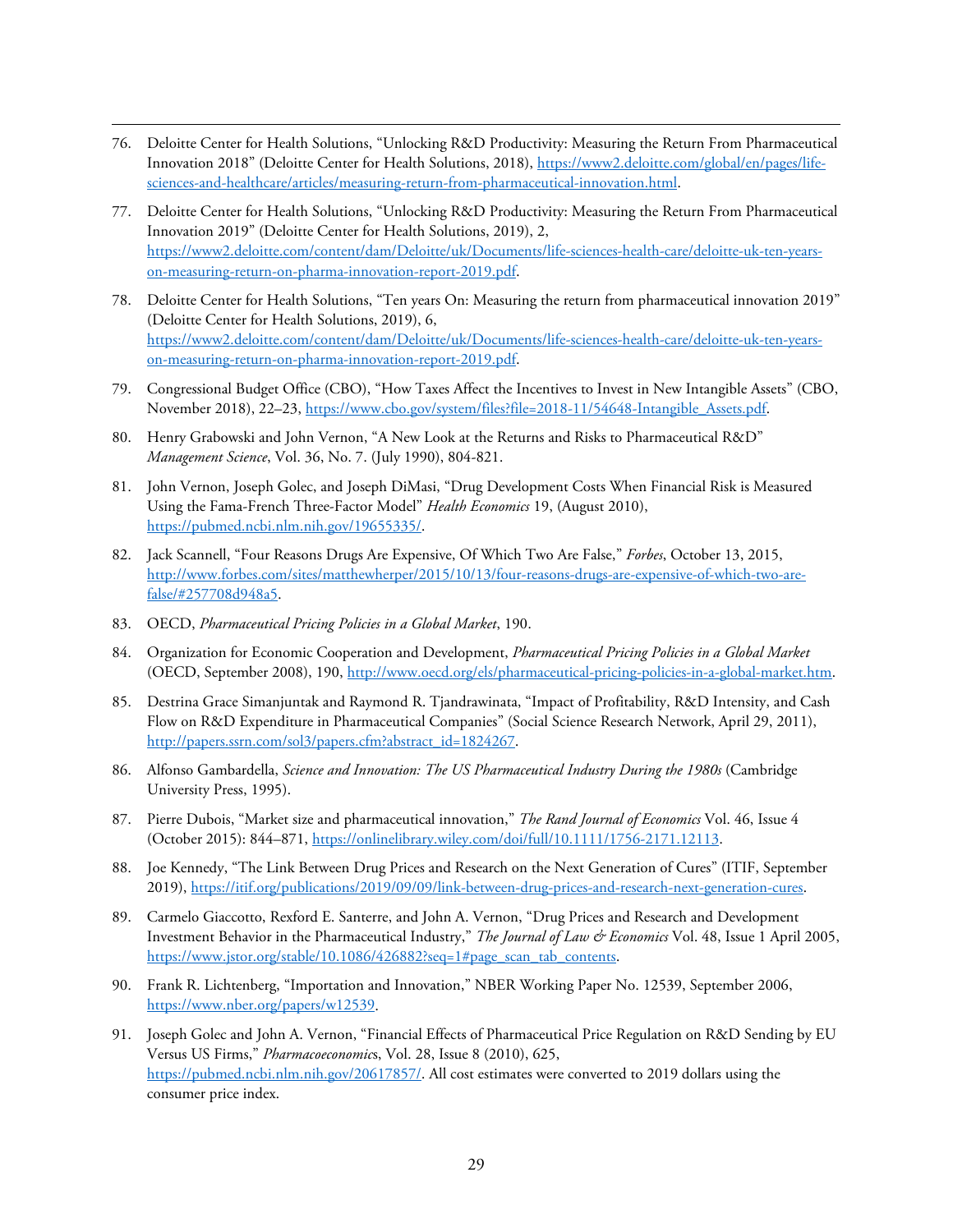- <span id="page-29-0"></span>92. Michael T. Maloney and Abdulkadir Civan, "The Effect of Price on Pharmaceutical R&D," *SSRN Electronic Journal* Vol. 9, Issue 1 (2009): 1–14,<https://ssrn.com/abstract=995175> or [http://dx.doi.org/10.2139/ssrn.995175.](http://dx.doi.org/10.2139/ssrn.995175)
- <span id="page-29-1"></span>93. Thomas A. Abbott and John A. Vernon, "The Cost of U.S. Pharmaceutical Price Reductions: A Financial Simulation Model of R&D Decisions," NBER Working Paper No. 11114 (February 2005), [https://www.nber.org/papers/w11114.](https://www.nber.org/papers/w11114)
- <span id="page-29-2"></span>94. Tomas J. Philipson and Troy Durie, "Issue Brief: The Impact of HR 5376 on Biopharmaceutical Innovation and Patient Health" November 9, 2021, [https://cpb-us](https://cpb-us-w2.wpmucdn.com/voices.uchicago.edu/dist/d/3128/files/2021/08/Issue-Brief-Drug-Pricing-in-HR-5376-11.30.pdf)[w2.wpmucdn.com/voices.uchicago.edu/dist/d/3128/files/2021/08/Issue-Brief-Drug-Pricing-in-HR-5376-](https://cpb-us-w2.wpmucdn.com/voices.uchicago.edu/dist/d/3128/files/2021/08/Issue-Brief-Drug-Pricing-in-HR-5376-11.30.pdf) [11.30.pdf.](https://cpb-us-w2.wpmucdn.com/voices.uchicago.edu/dist/d/3128/files/2021/08/Issue-Brief-Drug-Pricing-in-HR-5376-11.30.pdf)
- <span id="page-29-3"></span>95. Ibid.
- <span id="page-29-4"></span>96. Taylor T. Schwartz et al., "The Impact of Lifting Government Price Controls on Global Biopharmaceutical Innovation and Population Health" (Precision Health Economics, 2018), https://tools.ispor.org/research\_pdfs/58/pdffiles/PHP216.pdf.
- <span id="page-29-5"></span>97. Executive Office of the President, Council of Economic Advisors, "Reforming Biopharmaceutical Pricing At Home and Abroad" (Executive Office of the President, February 2018), 6, [https://www.whitehouse.gov/wp](https://www.whitehouse.gov/wp-content/uploads/2017/11/CEA-Rx-White-Paper-Final2.pdf)[content/uploads/2017/11/CEA-Rx-White-Paper-Final2.pdf.](https://www.whitehouse.gov/wp-content/uploads/2017/11/CEA-Rx-White-Paper-Final2.pdf)
- <span id="page-29-6"></span>98. U.S. Department of Health and Human Services, "Comparison of U.S. and International Prices for Top Medicare Part B Drugs by Total Expenditures" (U.S. Department of Health and Human Services, October 2018), [https://aspe.hhs.gov/system/files/pdf/259996/ComparisonUSInternationalPricesTopSpendingPartBDrugs.pdf.](https://aspe.hhs.gov/system/files/pdf/259996/ComparisonUSInternationalPricesTopSpendingPartBDrugs.pdf)
- <span id="page-29-7"></span>99. Iain M. Cockburn, Jean O. Lanjouw, Mark Schankerman, "Patents and the Global Diffusion of New Drugs" National Bureau of Economic Research, Working Paper 20492, [https://www.nber.org/papers/w20492.pdf.](https://www.nber.org/papers/w20492.pdf)
- <span id="page-29-8"></span>100. Kevin Haninger, "New analysis shows that more medicines worldwide are available to U.S. patients," *The Catalyst*, June 5, 2018, [https://catalyst.phrma.org/new-analysis-shows-that-more-medicines-worldwide-are-available-to-u.s.](https://catalyst.phrma.org/new-analysis-shows-that-more-medicines-worldwide-are-available-to-u.s.-patients) [patients;](https://catalyst.phrma.org/new-analysis-shows-that-more-medicines-worldwide-are-available-to-u.s.-patients) Patricia M. Danzon and Michael F. Furukawa, "International Prices And Availability Of Pharmaceuticals In 2005" *Health Affairs* Vol. 7, No. 1 (January/February 2008), [https://www.healthaffairs.org/doi/abs/10.1377/hlthaff.27.1.221.](https://www.healthaffairs.org/doi/abs/10.1377/hlthaff.27.1.221)
- <span id="page-29-9"></span>101. PhRMA analysis of IQVIA Analytics Link, U.S. Food and Drug Administration (FDA), European Medicines Agency (EMA), Japan's Pharmaceuticals and Medical Devices Agency (PMDA), Health Canada and Australia's Therapeutic Goods Administration (TGA) data. June 2020. Note: New active substances approved by FDA, EMA, PMDA, Health Canada and/or TGA and first launched in any country between January 1, 2011 and December 31, 2019.
- <span id="page-29-10"></span>102. Ibid.
- <span id="page-29-11"></span>103. Andrew Spiegel, "The tragic toll of drug price controls," *The Hill*, May 5, 2017, [https://thehill.com/blogs/pundits](https://thehill.com/blogs/pundits-blog/healthcare/332145-the-tragic-toll-of-drug-price-controls)[blog/healthcare/332145-the-tragic-toll-of-drug-price-controls;](https://thehill.com/blogs/pundits-blog/healthcare/332145-the-tragic-toll-of-drug-price-controls) European Union, "Eurostats Statistics Explained: Amenable and preventable deaths statistics" (June 2015), [https://ec.europa.eu/eurostat/statistics](https://ec.europa.eu/eurostat/statistics-explained/index.php?title=Archive:Amenable_and_preventable_deaths_statistics&direction=next&oldid=237655#cite_note-2)[explained/index.php?title=Archive:Amenable\\_and\\_preventable\\_deaths\\_statistics&direction=next&oldid=237655#c](https://ec.europa.eu/eurostat/statistics-explained/index.php?title=Archive:Amenable_and_preventable_deaths_statistics&direction=next&oldid=237655#cite_note-2) [ite\\_note-2;](https://ec.europa.eu/eurostat/statistics-explained/index.php?title=Archive:Amenable_and_preventable_deaths_statistics&direction=next&oldid=237655#cite_note-2) Eurostats Statistics Explained: "Avoidable, amenable and preventable mortality in the EU28, 2012 (numbers)" [https://ec.europa.eu/eurostat/statistics](https://ec.europa.eu/eurostat/statistics-explained/index.php?title=File:Avoidable,_amenable_and_preventable_mortality_in_the_EU28,_2012_(numbers).png)explained/index.php?title=File:Avoidable, amenable and preventable mortality in the EU28, 2012 (numbers). [png.](https://ec.europa.eu/eurostat/statistics-explained/index.php?title=File:Avoidable,_amenable_and_preventable_mortality_in_the_EU28,_2012_(numbers).png) An updated 2021 report found "A total of 1.0 million deaths in 2016 of people aged less than 75 years could have been avoided in the EU, either through better healthcare systems and/or better public health interventions." European Union, "Eurostats Statistics Explained: Preventable and treatable mortality statistics (2021)" [https://ec.europa.eu/eurostat/statistics-explained/index.php?title=Preventable\\_and\\_treatable\\_mortality\\_statistics.](https://ec.europa.eu/eurostat/statistics-explained/index.php?title=Preventable_and_treatable_mortality_statistics)
- <span id="page-29-12"></span>104. Kimberly Cleaves, "Imbalanced Innovation," *Modern Drug Discovery* (July 2004): 23-24, [http://pubsapp.acs.org/subscribe/archive/mdd/v07/i07/pdf/704business3.pdf.](http://pubsapp.acs.org/subscribe/archive/mdd/v07/i07/pdf/704business3.pdf)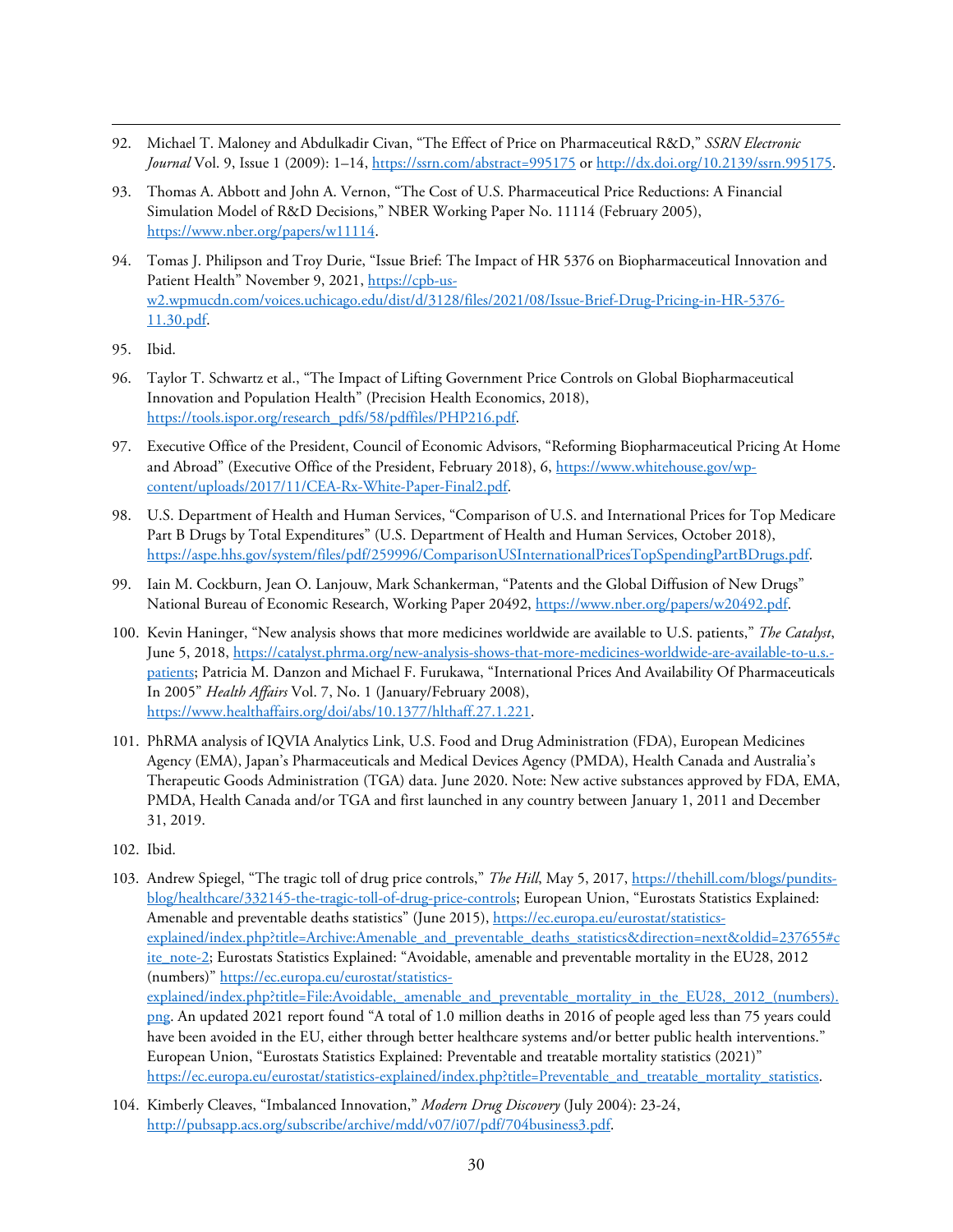- <span id="page-30-0"></span>105. Nathalie Moll, "Would the last pharmaceutical investor in Europe please turn the lights out," European Federation of Pharmaceutical Industries and Associations blog, January 3, 2020[, https://www.efpia.eu/news-events/the-efpia](https://www.efpia.eu/news-events/the-efpia-view/blog-articles/would-the-last-pharmaceutical-investor-in-europe-please-turn-the-lights-out/)[view/blog-articles/would-the-last-pharmaceutical-investor-in-europe-please-turn-the-lights-out/.](https://www.efpia.eu/news-events/the-efpia-view/blog-articles/would-the-last-pharmaceutical-investor-in-europe-please-turn-the-lights-out/)
- <span id="page-30-1"></span>106. Ibid.
- <span id="page-30-2"></span>107. Neil Turner, "European Pricing Squeeze," *PharmaExec.com,* October 1, 20002, [https://www.pharmexec.com/view/european-pricing-squeeze.](https://www.pharmexec.com/view/european-pricing-squeeze)
- <span id="page-30-3"></span>108. EFPIA, "The Pharmaceutical Industry in Figures: 2000," (EFPIA, 2000).
- <span id="page-30-4"></span>109. Turner, "What's gone wrong with the European pharmaceutical industry."
- <span id="page-30-5"></span>110. Cleaves, "Imbalanced Innovation."
- <span id="page-30-6"></span>111. Duane Schulthess and Harry Bowen, "The Historical Impact of Price Controls on the Biopharma Industry" (Vital Transformations, November 2021)[, https://vitaltransformation.com/wp-content/uploads/2021/11/11.23-The-](https://vitaltransformation.com/wp-content/uploads/2021/11/11.23-The-Impact-of-price-controls_Final.pdf)[Impact-of-price-controls\\_Final.pdf.](https://vitaltransformation.com/wp-content/uploads/2021/11/11.23-The-Impact-of-price-controls_Final.pdf)
- <span id="page-30-7"></span>112. Ibid.
- <span id="page-30-8"></span>113. Ibid.
- <span id="page-30-9"></span>114. Maki Umemura, "Unrealised Potential: Japan's Post-war Pharmaceutical Industry, 1945-2005," Thesis Submitted to the Department of Economic History, London School of Economics (August 2008), 89, [https://etheses.lse.ac.uk/2172/1/U613404.pdf.](https://etheses.lse.ac.uk/2172/1/U613404.pdf)
- <span id="page-30-10"></span>115. Ibid., 90-91.
- <span id="page-30-11"></span>116. Ibid., 89.
- <span id="page-30-12"></span>117. Heather M. O'Neill and Lena Crain, "The Effects of Price Regulation on Pharmaceutical R&D and Innovation" Business and Economic Faculty Publications, Ursinsus College Vol. 5 (2005), 62, https://digitalcommons.ursinus.edu/bus\_econ\_fac/5/.
- <span id="page-30-13"></span>118. Ibid., 68.
- <span id="page-30-14"></span>119. Ibid., 67-69.
- <span id="page-30-15"></span>120. OECD.Stat, "TiVA: Trade in Value Added Database 2021," accessed via [https://stats.oecd.org/Index.aspx?DataSetCode=TIVA\\_2021\\_C1.](https://stats.oecd.org/Index.aspx?DataSetCode=TIVA_2021_C1)
- <span id="page-30-16"></span>121. Stephen Ezell, "Congress Should Double Down on Innovation to Boost Productivity in Biopharmaceutical R&D," *Morning Consult*, November 22, 2021, [https://morningconsult.com/opinions/congress-should-double-down-on](https://morningconsult.com/opinions/congress-should-double-down-on-innovation-to-boost-productivity-in-biopharmaceutical-rd/)[innovation-to-boost-productivity-in-biopharmaceutical-rd/.](https://morningconsult.com/opinions/congress-should-double-down-on-innovation-to-boost-productivity-in-biopharmaceutical-rd/)
- <span id="page-30-17"></span>122. Joshua New, "The Promise of Data Driven Drug Development," (Center for Data Innovation, September 2019), [https://datainnovation.org/2019/09/the-promise-of-data-driven-drug-development/.](https://datainnovation.org/2019/09/the-promise-of-data-driven-drug-development/)
- <span id="page-30-18"></span>123. Ezell, "Ensuring U.S. Biopharmaceutical Competitiveness," 48.
- <span id="page-30-19"></span>124. W. Nicholson Price II, "Making Do in Making Drugs: Innovation Policy and Pharmaceutical Manufacturing," *Boston College Law Review* Vol. 55, Issue 2 (2014): 492, [https://lawdigitalcommons.bc.edu/bclr/vol55/iss2/5/.](https://lawdigitalcommons.bc.edu/bclr/vol55/iss2/5/)
- <span id="page-30-20"></span>125. Massachusetts Institute of Technology (MIT) Center for Biomedical Innovation, "Welcome to MIT NEWDIGS," [https://newdigs.mit.edu/.](https://newdigs.mit.edu/)
- <span id="page-30-21"></span>126. The National Institute for Innovation in Manufacturing Biopharmaceuticals (NIIMBL), "About NIIMBL," [https://niimbl.force.com/s/about-niimbl.](https://niimbl.force.com/s/about-niimbl)
- <span id="page-30-22"></span>127. Stephen J. Ezell, "How the Prescription Drug User Fee Act Supports Life-Sciences Innovation and Speeds Cures" (ITIF, February 2017)[, http://www2.itif.org/2017-pdufa-life-sciences-innovation.pdf.](http://www2.itif.org/2017-pdufa-life-sciences-innovation.pdf)